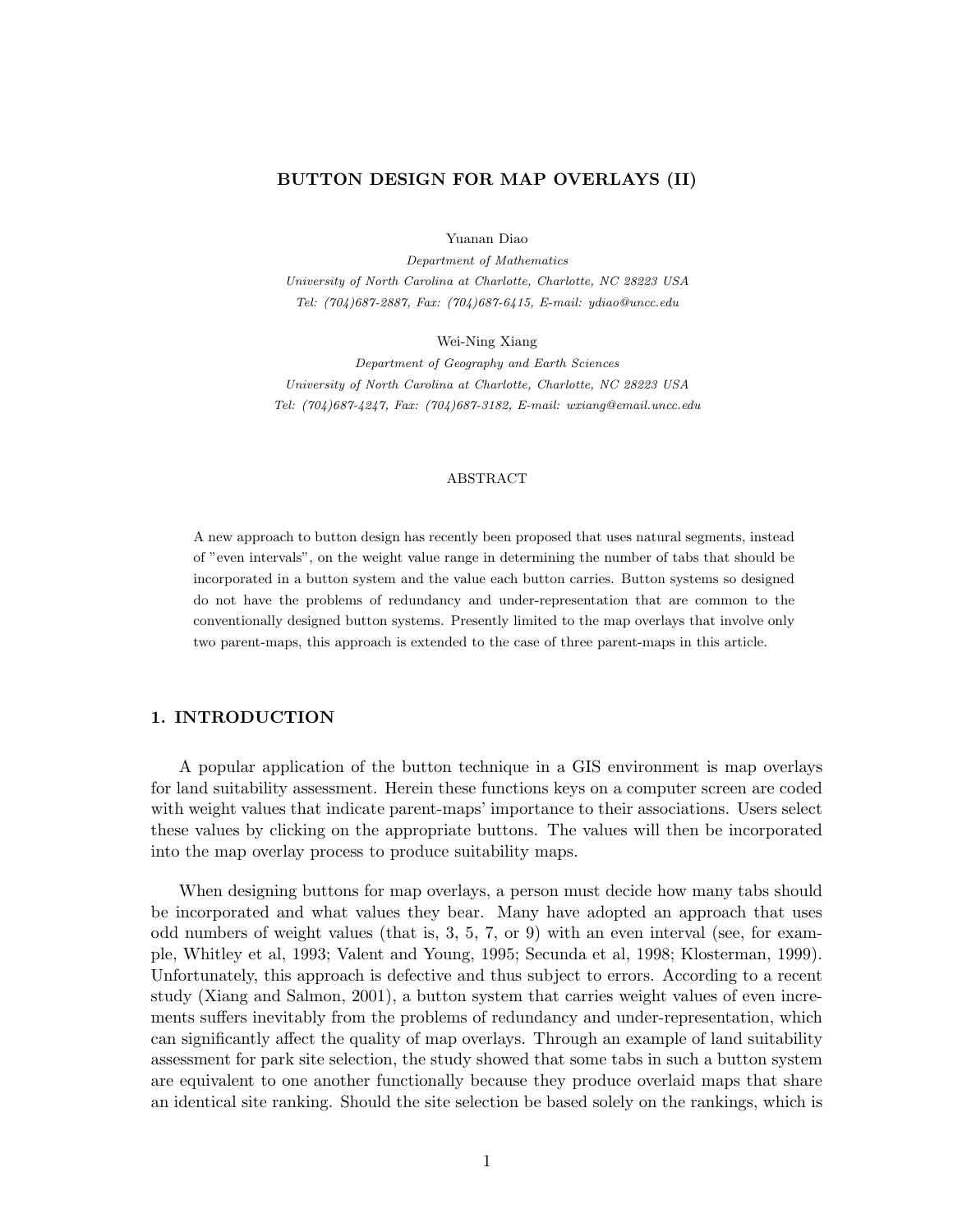often a common practice in the real world decision-making (Holmes, 1972 and 1973; Kirkwood and Corner, 1993; Srivastava et al, 1995; Barron and Barrett, 1996), the use of any one of these maps will lead to virtually the same decision. The inclusion of these equivalent buttons is therefore redundant. Ironically however, the very same button system is also incomplete for it represents only a partial array of preferential choices. A number of overlaid maps that have unique site rankings are concealed and placed out of a user's sight simply because their corresponding weight values are not included in the button set. Since the use of buttons is a way, and in many cases, the only way, to express his perceptions about maps' importance, a user would have made different site selections if he was presented the complete array of preferential choices. From this perspective, the redundant button system is also inadequate and under-representative.

Fortunately, these two problems can be avoided should a person take an alternative approach, design with segmentation (Xiang, 2000; Xiang and Salmon, 2001). Herein, the number of buttons and the value each button carries are both determined by the "natural breaks" (that is, segments) on the weight value range  $[0, 1]$ , instead of the arbitrary "even intervals". This warrants that every individual button in the system correspond to an overlaid map that bears a unique site ranking and that all the buttons together represent the complete array of unique overlaid maps. The resultant button system is therefore assured free from the two problems. With this approach, Xiang and Salmon developed a button system for the weighting of two parent-maps (2001).

In this article, we extend their work to a more general case of three parent-maps. We chose the case of three instead of a higher number for two reasons. First, the existing button design by Xiang and Salmon becomes inadequate in the three parent-map case. The seemly trivial increment from two to three parent-maps elevates the order of fragmentation on the weight value range and, as we shall demonstrate later, imposes a precision level on the overlaid map that is finer than the existing button system can handle. Secondly, many in the area of multi-criteria evaluation believe, and some have convincingly demonstrated, that the case of three factors (that is, three parent-maps in our case) is the key to an understanding of the multiple-factor case (for example, Churchman and Ackoff, 1953; Keeney and Raiffa, 1976). We share their belief and hope that this study on the more manageable case of three maps will shed lights on the ultimate design for the weighting of multiple maps.

Our investigation shall focus on two pieces of knowledge that are essential to this extension: the total number of segments on the weight value range in the presence of three parent-maps, and their value representations, that is, what value should be used to represent each segment. To set up the stage for discussion, however, we shall first review briefly the phenomenon of weight segmentation in the two parent-maps case (Xiang, 2000; Xiang and Salmon, 2001).

## 2. WEIGHT SEGMENTATION IN THE TWO PARENT-MAP CASE

Let us begin with the following definitions.  $c_1$  and  $c_2$  are the attributes of the parentmaps  $P_1$  and  $P_2$ , respectively.  $\{c_{1i}\}\$ is an ordered set of land capability values of  $c_1$  (i =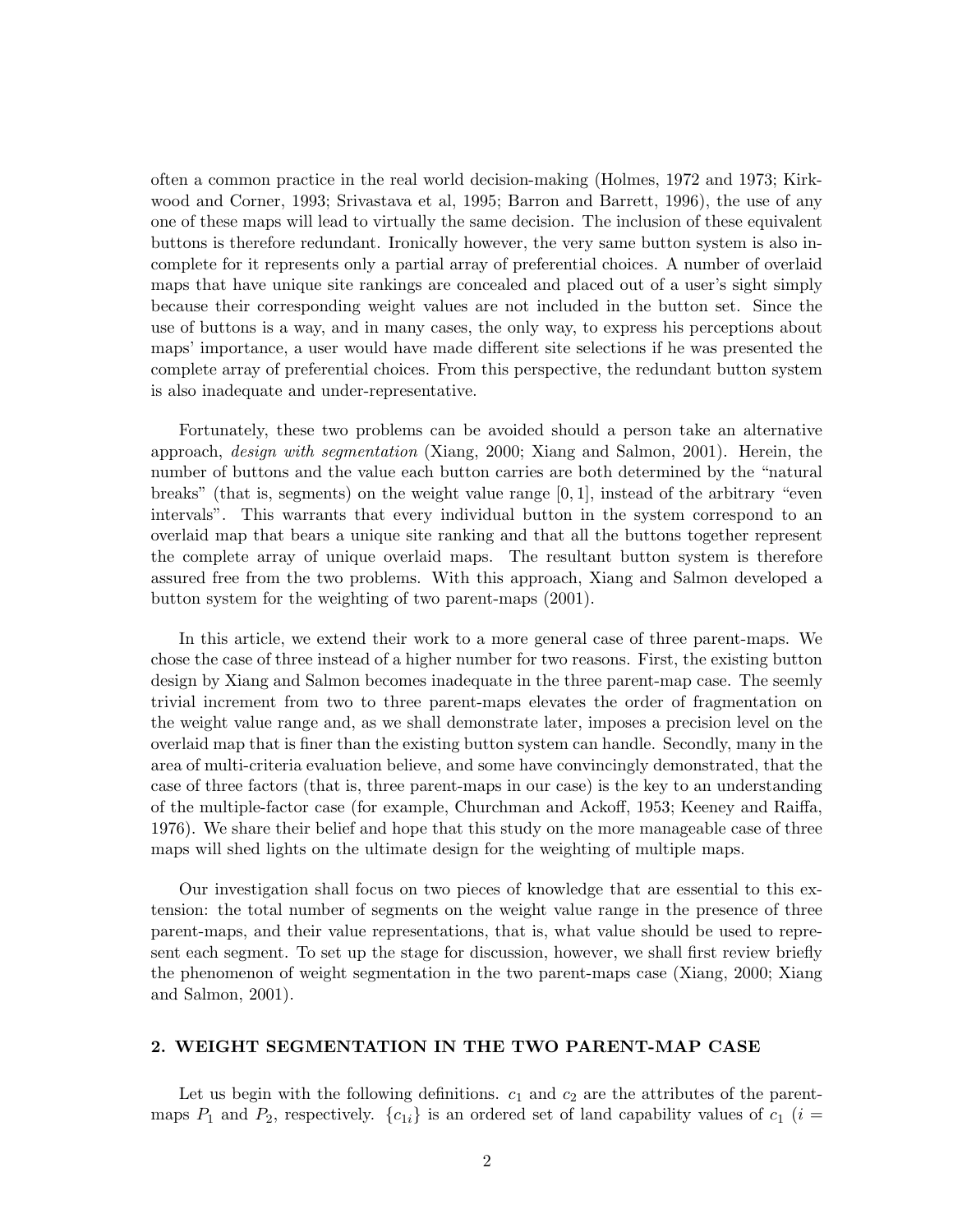1, 2, 3) where  $c_{11} = 1$  representing the most capable,  $c_{12} = 0.5$  the moderately, and  $c_{13} = 0$ the least.  ${c_{2j}}$  is  ${c_{1i}}'$ 's counterpart for  $c_2$  with  $c_{21} = 1$  as the most capable,  $c_{22} = 0.5$ the moderately, and  $c_{23} = 0$  the least.  $w_1$  and  $w_2$  are the attribute weights for  $c_1$  and  $c_2$ , respectively, representing their importance to the assessment. Both  $w_1$  and  $w_2$  are defined on the weight value range  $[0, 1]$  where a value of 1 represents the highest level of importance and 0 the lowest.  $w_1$  and  $w_2$  are constrained by a constant value of 1 to reflect the complementary relationship between the two maps, that is,  $w_1+w_2=1$ . On an overlaid map of  $P_1$  and  $P_2$ , every site or area bears a pair of capability scores  $(c_{1i}, c_{2j})$ , and has a suitability score value  $S_{ij}$  given by

$$
S_{ij} = c_{1i}w_1 + c_{2j}w_2.
$$
 (1)

Or equivalently,

$$
S_{ij} = (c_{1i} - c_{2j})w_1 + c_{2j}.
$$
\n(2)

Since  $0 \leq w_1, w_2 \leq 1$  and  $0 \leq c_{1i}, c_{2j} \leq 1$ , we have  $S_{ij} \in [0, 1]$ . Equation (2) represents a family of 9 linear functions, namely the  $S_{ij}$  family of land suitability functions (see Table 1). Each member of the family corresponds to a unique pair of capability values  $(c_{1i}, c_{2j})$ , and falls into one of the two categories upon the presence of the independent variable  $w_1$ (Table 1). Geometrically, these functions are either horizontal lines (Category I) or slant lines (Category II) as shown in Figure 1.

Table 1 Here.

Figure 1 Here.

The intersecting points of these lines have one of the following five  $w_1$  values  $\{0, 1/3, 1/2, 2/3, 1\}.$ These five  $w_1$  values divide the weight value range [0, 1] into 4 disjoint open intervals (Table 2). These open intervals and the five dividing  $w_1$  values  $\{0, 1/3, 1/2, 2/3, 1\}$  are then called segments of [0, 1]. Each segment comprises a set of weight values that satisfy the following two conditions. First, for any two weight values from such a set, the orders of dominance among the (land suitability) functions produced by these two values are identical. Second, the orders of dominance among the (land suitability) functions produced by weight values from two different such sets are never identical. For example, segment  $(0, 1/3)$  preserves an order of dominance  $S_{11} > S_{21} > S_{31} > S_{12} > S_{22} > S_{32} > S_{13} > S_{23} > S_{33}$  among the 9 functions that does not appear in any other segments (Table 2). This unique ordinal set can be visualized by the order of the nine lines above segment  $(0, 1/3)$  in Figure 1.

This phenomenon of weight segmentation has been cited, though implicitly, in justifying the usage of approximate weights (for example, Kirkwood and Corner, 1993, p.457) and differential weights (for example, Barron, 1988, p.142). In our case, it presents a simple solution to the problems of redundancy and under-representation: designing buttons with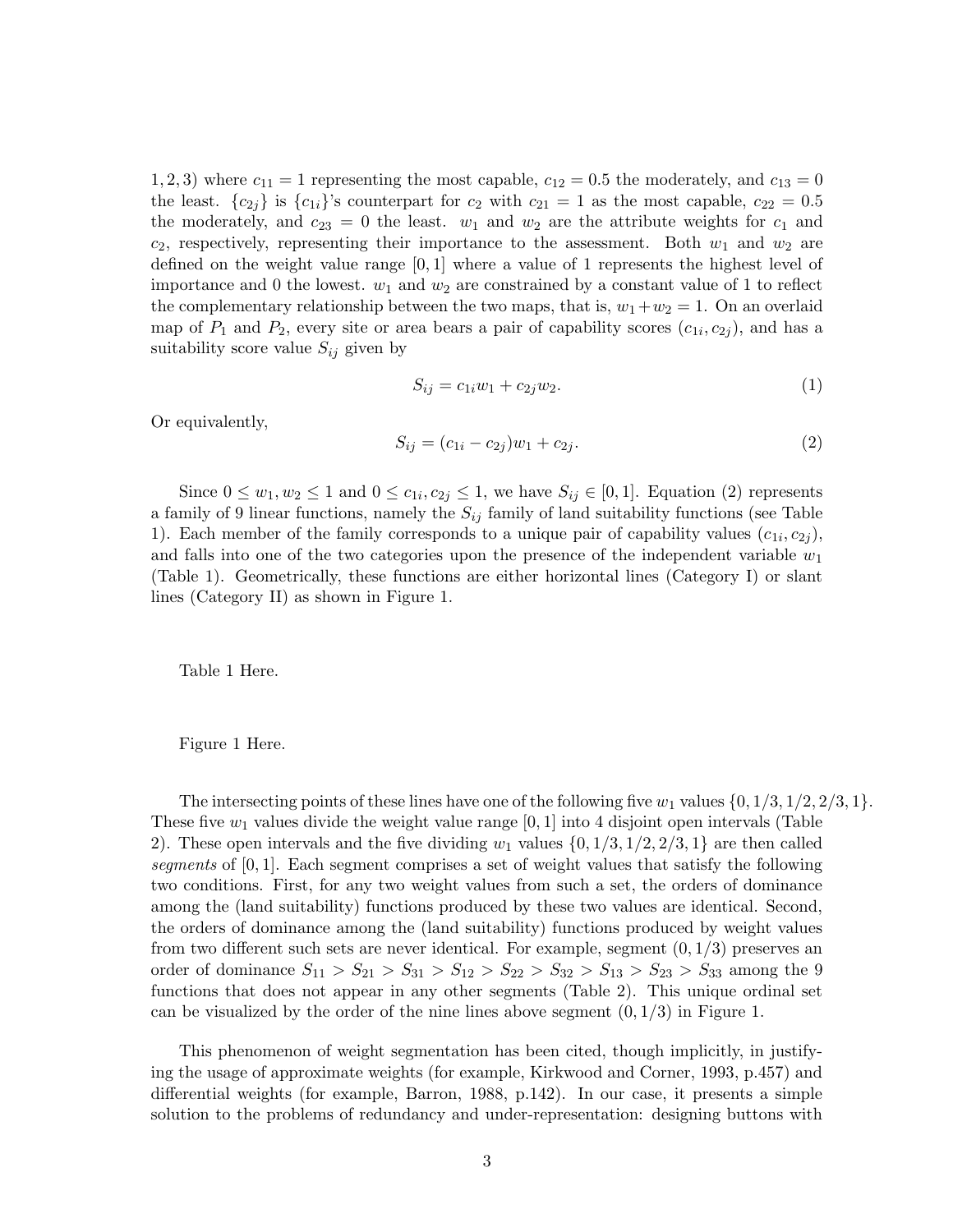the way the weight value range is segmented. Following this principle of design with segmentation (Xiang and Salmon, 2001), a button system for the overlay of two parent-maps should have 9 tabs, each representing a weight segment on [0, 1] in Table 2.

Table 2 Here.

### 3. WEIGHT SEGMENTATION IN THE THREE PARENT-MAP CASE

We now examine the phenomenon of weight segmentation in the presence of three parent-maps. Let  $c_1$ ,  $c_2$ , and  $c_3$  be the attributes of the parent-maps  $P_1$ ,  $P_2$ , and  $P_3$ , respectively;  ${c_{3k}}$  be an ordered set of land capability values of  $c_3$  ( $k = 1, 2, 3$ ) with  $c_{31} = 1$ representing the most capable,  $c_{32} = 0.5$  the moderately, and  $c_{33} = 0$  the least;  $\{c_{1i}\}\$  and  ${c_{2j}}$  be  ${c_{3k}}'$ 's counterparts for  $c_1$  and  $c_2$ , respectively, and bear the same definitions as those in the 2 parent-map case in Section 2;  $w_1$ ,  $w_2$ , and  $w_3$  be the attribute weights for  $c_1$ ,  $c_2$ , and  $c_3$ , respectively, representing their importance to the assessment;  $w_1, w_2$ , and  $w_3$  be all defined on the weight value range  $[0, 1]$  where a value of 1 represents the highest level of importance and 0 the lowest;  $w_1, w_2$ , and  $w_3$  be constrained by a constant value of 1 to reflect the complementary relationship among the three maps, that is,  $w_1 + w_2 + w_3 = 1$ .

On an overlaid map of  $P_1$ ,  $P_2$ , and  $P_3$ , every site or area carries a trio of capability values  $(c_{1i}, c_{2j}, c_{3k})$ , and has a suitability score  $S_{ijk}$  given by

$$
S_{ijk} = c_{1i}w_1 + c_{2j}w_2 + c_{3k}w_3.
$$
\n(3)

Equation (3) can be transformed into an equivalent form

$$
S_{ijk} = (c_{1i} - c_{3k})w_1 + (c_{2j} - c_{3k})w_2 + c_{3k}
$$
\n
$$
\tag{4}
$$

by replacing  $w_3$  with  $1 - w_1 - w_2$ . Here,  $w_1 \geq 0$ ,  $w_2 \geq 0$ , and  $w_1 + w_2 \leq 1$ . This transformation, by eliminating the dependent variable  $w_3$ , simplifies the computation process, and, as we shall demonstrate next, makes a visualization of the weight segmentation possible.

Equation (4) represents a family of 27 linear functions, namely the  $S_{ijk}$  family of suitability functions. Each function corresponds to a unique triple of capability values  $(c_{1i}, c_{2j}, c_{3k})$ , and belongs to one of the three categories classified by the number of independent variables in it (Table 3).

Table 3 Here.

Geometrically, a member of the  $S_{ijk}$  family is a plane defined over the triangular domain  $\Delta = \{(w_1, w_2, 0): w_1 \geq 0, w_2 \geq 0, w_1 + w_2 \leq 1\}.$  The three  $S_{ijk}$  functions in Category I carry no variable (see Table 3) and therefore are planes parallel to the  $w_1w_2$  plane. Figure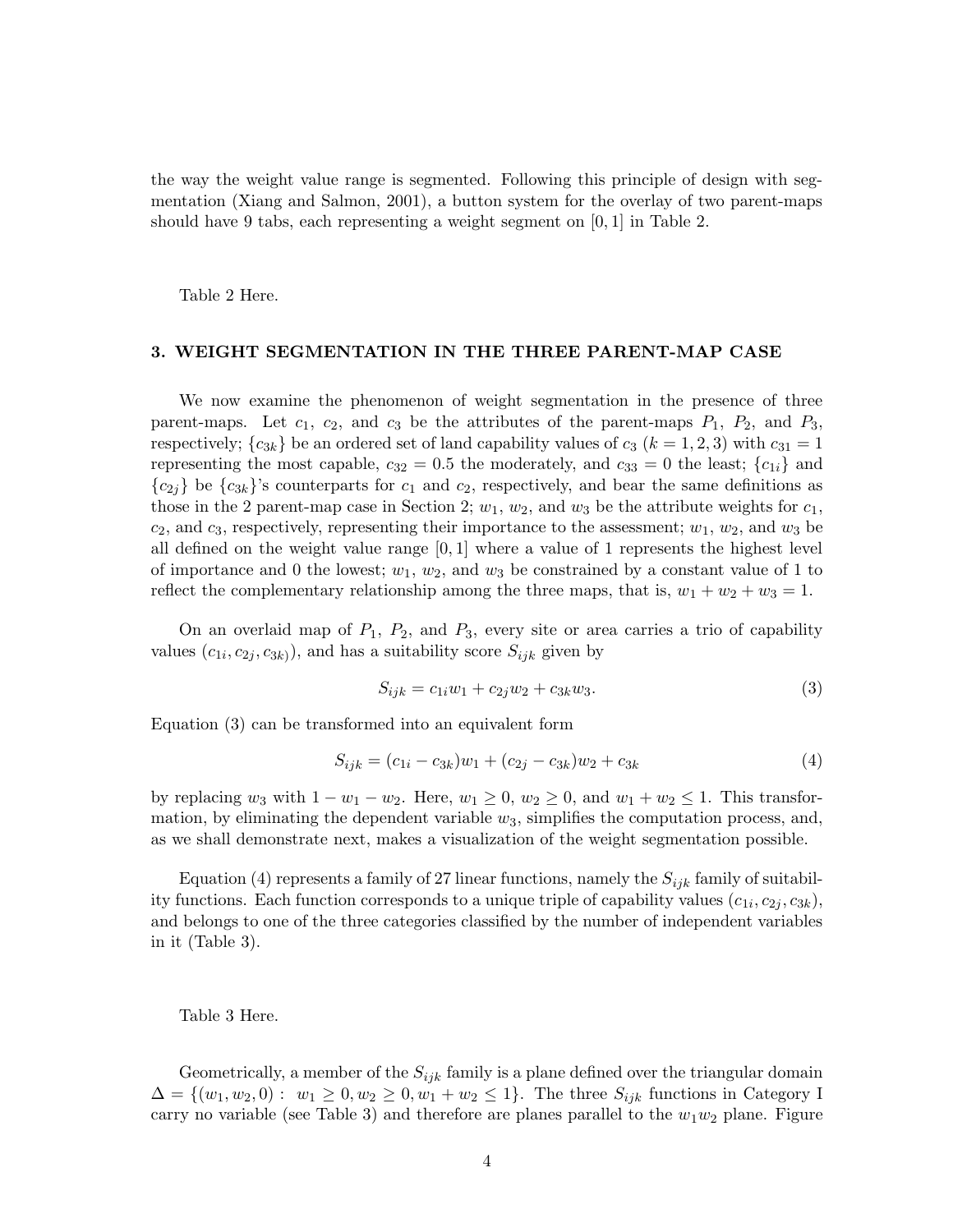2(a) shows the function  $S_{222}$  over the domain  $\Delta$ . The twelve  $S_{ijk}$  functions in Category II carry one variable, either  $w_1$  or  $w_2$ . They are planes that contain either the  $w_1$  or the  $w_2$ axis. Figure 2(b) shows the function  $S_{133}$  over the domain  $\Delta$ . The twelve  $S_{ijk}$  functions in Category III contain both  $w_1$  and  $w_2$ . These are slant planes that only intersect the  $w_1$  and  $w_2$  axes at a single point. Figure 2(c) shows the function  $S_{113}$  over the domain  $\Delta$ .

Figure 2 Here.

The intersection of any two such planes is a line. Because of their monotonic nature, one plane is over the other plane on one side of this line and below the other plane on the other side of this line. To illustrate, consider functions  $S_{222}$  and  $S_{113}$ . The former is parallel to the base  $\Delta$  (Figure 2(a)), and the latter slanted away from the axis S (Figure 2(c)). Along the intersecting line (shown in Figure 3 as the dashed line on  $S_{222}$ ), which is defined by  $w_1+w_2 = 0.5, S = 0.5$ , they share a same land suitability value (that is,  $S_{222} = S_{113} = 0.5$ ). Off the line, however, function  $S_{222}$  dominates  $S_{113}$  (that is,  $S_{222} > S_{113}$ ) on one side of the line where  $w_1 + w_2 < 0.5$ , but becomes dominated by  $S_{113}$  (that is,  $S_{222} < S_{113}$ ) on the other side where  $0.5 < w_1 + w_2 \leq 1$ .

Therefore, the weight value pairs that define the intersections have a weight-segmenting effect on  $\Delta$ . They divide  $\Delta$  into segments. In general, when all 27  $S_{ijk}$  functions are considered, a segment is a region, or a line, or a point on  $\Delta$  that supports one and only one unique order of dominance among the  $S_{ijk}$  functions. By "support", it is meant that all the pairs of weight values within a segment, once incorporated into the 27  $S_{ijk}$  functions, will produce an identical ordinal set of suitability values that is unique to the segment. For instance, the weight value pairs  $(w_1, w_2)$  that define the intersecting line in the above example, that is, the intersection of the line  $w_1 + w_2 = 0.5$  and  $\Delta$ , divide  $\Delta$  into three segments (Figure 3) in the case when only these two functions are considered. Each supports a unique order of dominance between the two functions  $S_{222}$  and  $S_{113}$ .

#### Figure 3 Here.

When all 27  $S_{ijk}$  functions are considered, there are 499 segments on  $\Delta$ , representing a significant increase from 9 in the two parent-map case (see Section 2). These segments are identified through a mathematical procedure developed in this research. Conceptually, it first searches for all the intersection lines among the 27 functions, and then projects them onto  $\Delta$  to locate their corresponding or defining weight value pairs  $(w_1, w_2)$ , such as those in the above example that comply with  $w_1 + w_2 = 0.5$ . Thirdly, it uses these weight value pairs to delineate the segment boundaries on  $\Delta$ . Figure 4 provides a graphical rendering of these segments while Table 4 lists all the weight-segmenting lines.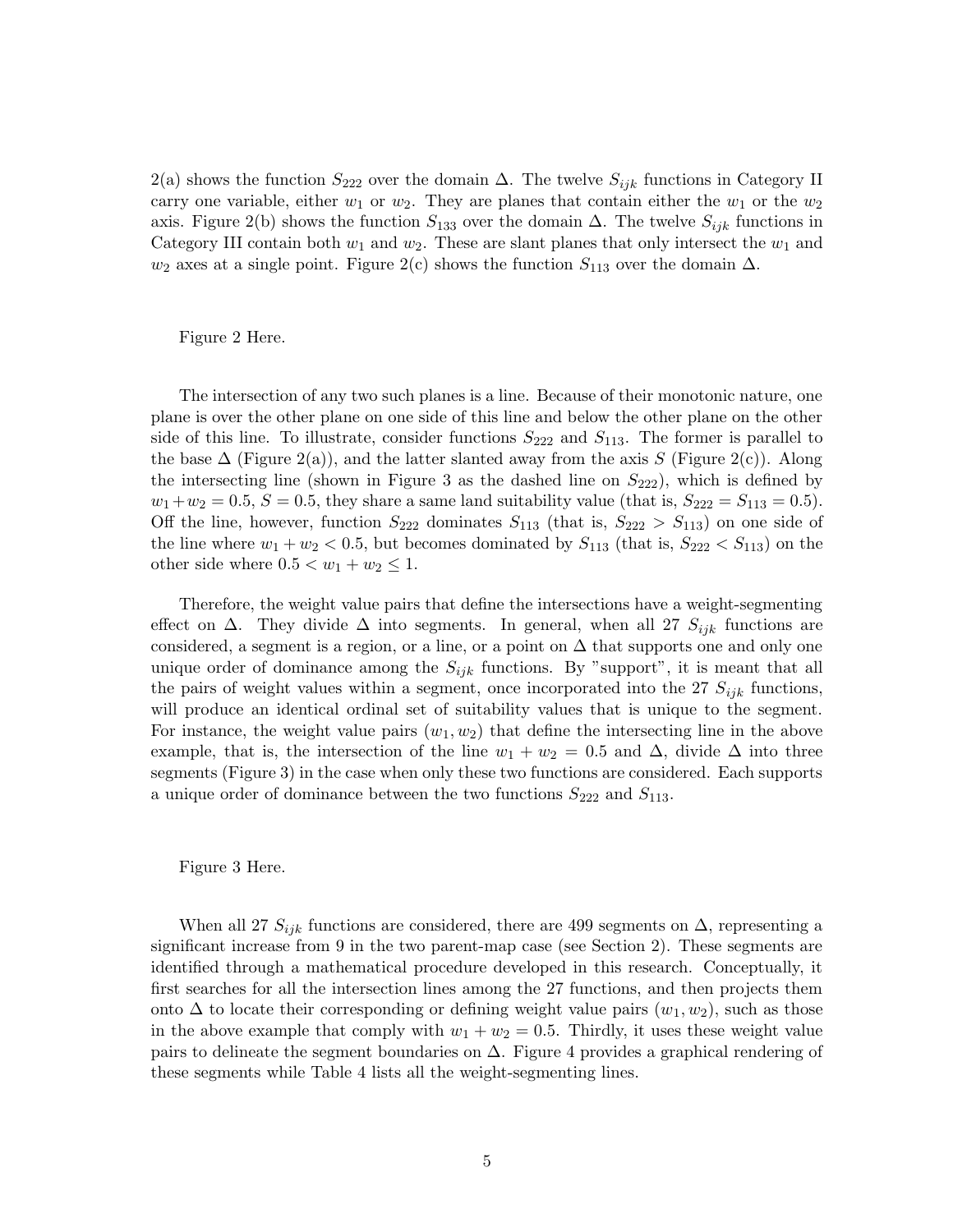Table 3 Here.

Figure 4 Here.

# 4. THE TYPES OF WEIGHT SEGMENTS AND THEIR VALUE REPRE-SENTATIONS

As stated in the introduction of this article, our focus of investigation is on two pieces of knowledge that are essential to button design for the weighting of three parent-maps. That is, the total number of segments and their value representations. Since we know from the last section that there are a total of 499 segments, we shall concentrate on the value representations of these segments, that is, what value(s) should be used to represent each segment?

The 499 segments fall into 3 categories: (a) an open region bounded by the line intervals shown in Figure 4 such that its interior does not contain any point from these line intervals, (b) an open line interval whose end points intersect one or more other line intervals but not its interior points, or (c) an intersecting point of these line intervals. We call these segments type A, B and C segments respectively. Examples of these segments are shown in Figure 4 , where the region with two ∗ signs indicates a type A segment, the double line interval indicates a type B segment and the dot indicates a type C segment. Notice that in the case of two parent-maps (Section 2), there are only types B and C segments. A type A segment is of dimension 2, a type B segment is of dimension 1 and a type C segment is of dimension 0. Readers should also notice in the figure how the three "segments" in the example considered in Section 3, that is, the line defined by  $w_1 + w_2 = 0.5$ , the triangle by  $0 \leq w_1 + w_2 < 0.5$ , and the trapezoid by  $0.5 < w_1 + w_2 \leq 1$  (see Figure 3), are subdivided into smaller segments by the projections of other intersection lines. A simple count shows that there are 156 type A segments, 249 type B segments and 94 type C segments.

In the following, we shall use several  $(w_1, w_2)$  pairs to show the differences and similarities of different types of segments. The positions of these points are shown in Figure 4 from Section 3. The corresponding orders of dominance among the  $S_{ijk}$  functions are listed in Table 5. The first two  $(w_1, w_2)$  pairs are  $(0.35, 0.4)$  and  $(0.34, 0.38)$ , they are both marked with an  $*$  in Figure 4. As one can tell, they are from the same segment since they are in the same open region bounded by the line intervals (which are the projections of the intersecting lines of the  $S_{ijk}$  functions). The first and third columns in Table 5 are the  $S_{ijk}$  function values (in the ascending order) and the second and fourth columns are their corresponding  $S_{ijk}$  functions. That is, columns 2 and 4 are the orders of dominance of the  $S_{ijk}$  functions with respect to these two pairs. We see that they are identical. On the other hand,  $(w_1, w_2) = (0.55, 0.28)$  is a point in  $\Delta$  that is in a different segment (also of type A). This point is marked with a  $\#$  in Figure 4. The  $S_{ijk}$  function values at this point and the corresponding order of dominance are listed in columns 5 and 6 of Table 5. Observe that although this order of dominance is different from that of  $(0.35, 0.4)$  and  $(0.34, 0.38)$ ,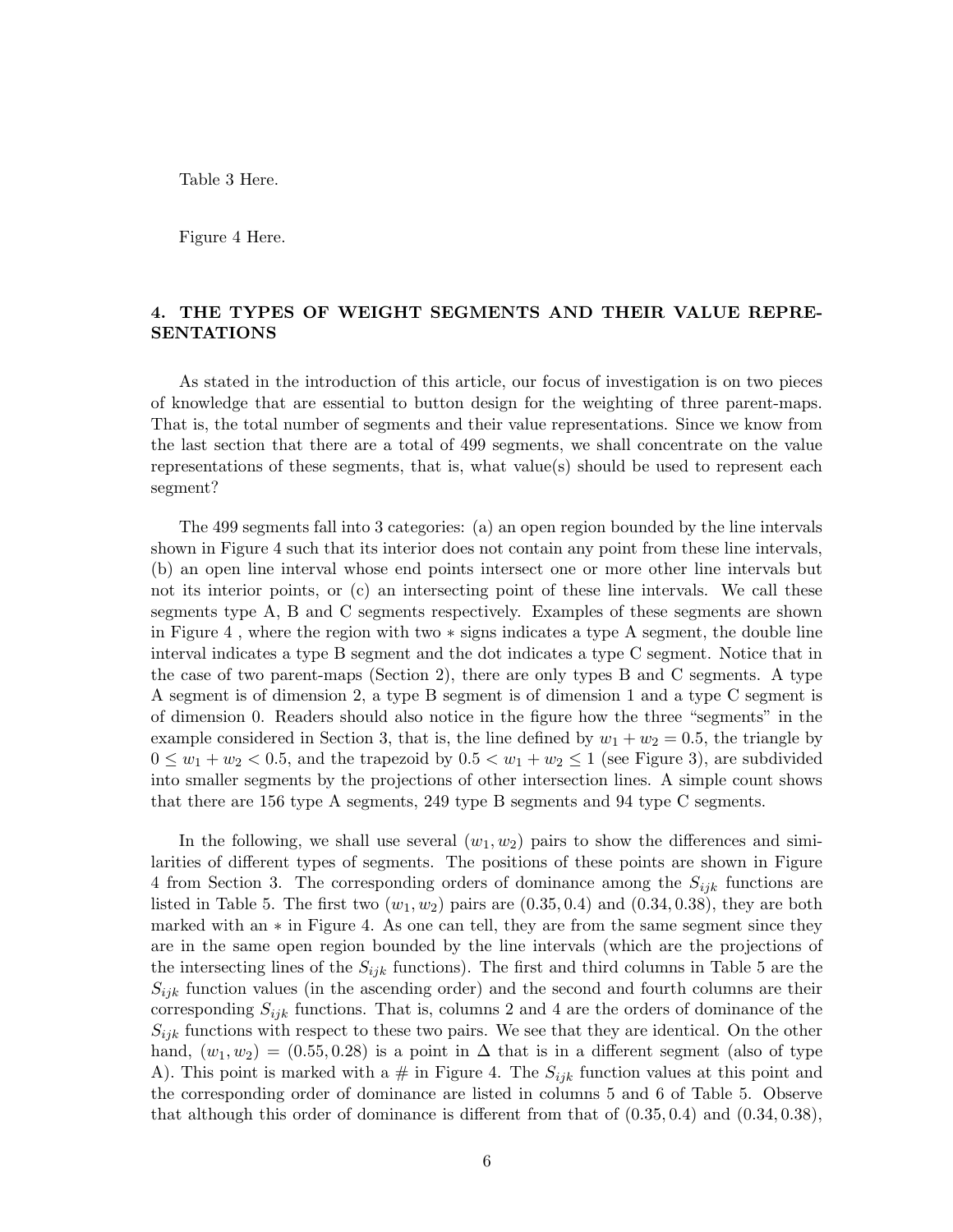it does not contain any equal function values, just as those corresponding to (0.35, 0.4) and  $(0.34, 0.38)$ . Next, we consider the point  $(w_1, w_2) = (0.56, 0.28)$ . It is marked with a ◦ in Figure 4. Notice that this point is in a type B segment. That is, it is on one (but just one) line interval. The  $S_{ijk}$  function values (and the corresponding functions in the ascending order of dominance) are in columns 7 and 8 of Table 5. At first, one may expect that there would be only one pair of equal  $S_{ijk}$  function values here since there is only one line interval involved. But the values listed suggest otherwise. In fact, this line interval is the projections of several intersecting lines (only that these lines happen to have the same projection). Finally, we calculate the  $S_{ijk}$  function values at  $(w_1, w_2) = (\frac{1}{2})$  $\frac{1}{2}, \frac{1}{3}$  $\frac{1}{3}$ , which is a type C segment as shown in Figure 4 (marked with a solid dot). Its corresponding  $S_{ijk}$ function values and the order of dominance are listed in columns 9 and 10 of Table 5.

Table 5 Here.

#### 5. CONCLUSIONS

From the above discussions, we are able to draw the following conclusions. First of all, to provide an adequate and non-redundant representation, a button system should have 499 tabs, of which 156 represent type A segments, 249 type B, and 94 type C. The existing button design for the weighting of 2 parent-maps (Xiang and Salmon, 2001) is thus most definitely inadequate. Secondly, to represent a type A (a region) or B (a line interval) segment, one can use any value within that segment; to represent a type C segment (a point), one has no choice but the value at the segment. Thirdly, one shall find himself entrapped in the same dilemma that he faces in the two parent-map case (Xiang and Salmon, 2001, p.659) should he follow the conventional odd-numbered and even-stepped approach to button design. On the one hand, if he uses a smaller number of buttons at a larger interval, say, the 66 evenly spaced buttons  $(0, 0), (0, 0.1), (0.1, 0), (0.1, 0.1), \ldots$ , (as shown in Figure 5), the problem of under representation becomes a serious issue. On the other hand, if he uses a large number of buttons, say, the 5151 tabs represented by  $(0, 0)$ ,  $(0, 0.01)$ ,  $(0.01, 0)$ ,  $(0.01, 0.01)$ , ..., then he will inevitably worsen the redundancy problem. Even if the number of evenly spaced tabs used is very close to 499, these two problems still exist as shown in Figure 6, where 496 evenly spaced points are plotted in  $\Delta$ . We suspect that the dilemma is inherent to the even-stepped approach. Although this is subject to further proof, we are quite confident that we will be able to provide such a proof in our future study.

Figure 5 here.

Figure 6 here.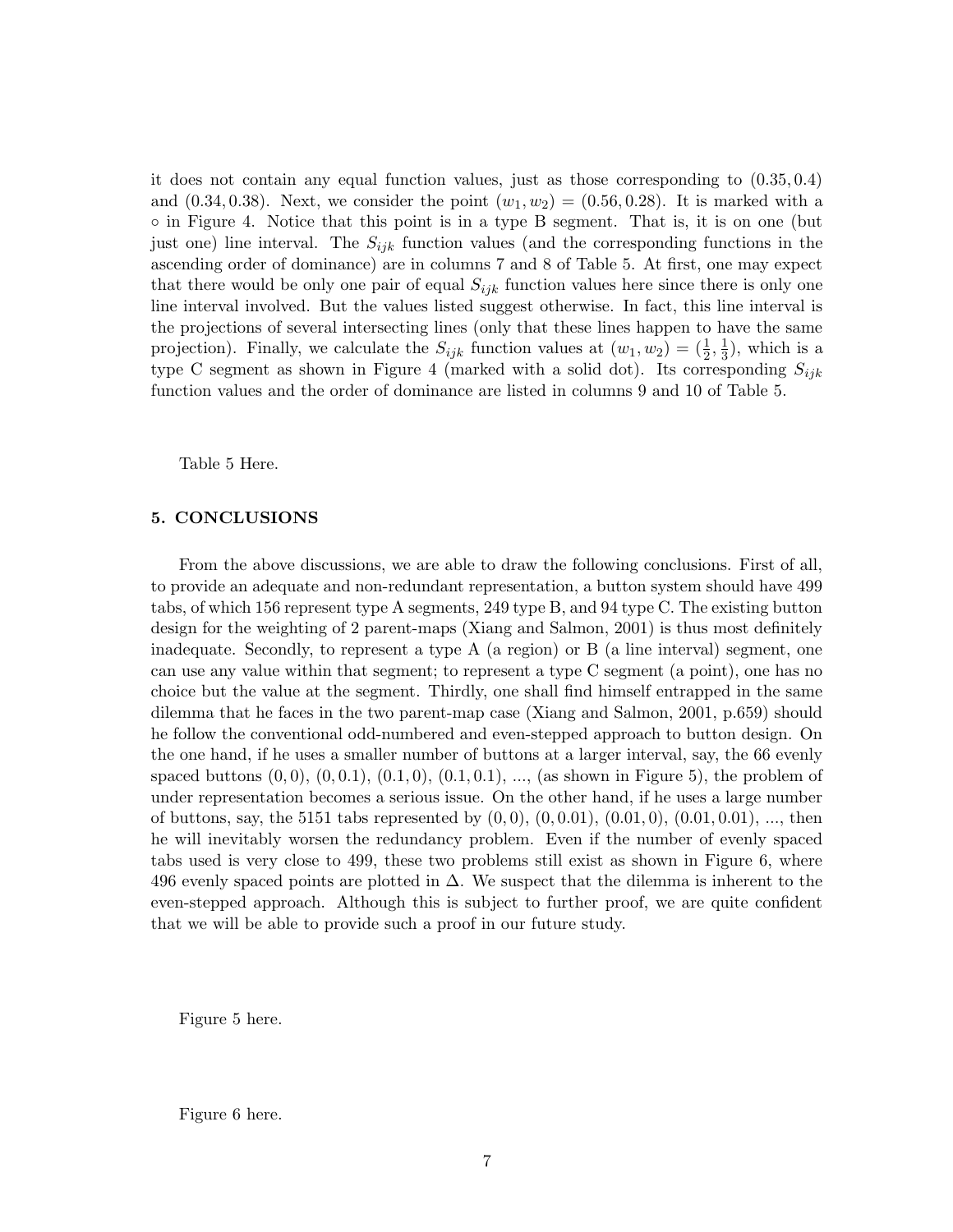The study also sheds some lights on the multiple parent-map case.

Firstly, it is theoretically possible to extend our method to the general case of multiple parent-maps. In the 2 parent-map case, we have dimension 0 (points) and dimension 1 (line interval) segments. In the three parent-map case, we have dimension 0, dimension 1 and dimension 2 (plane regions) segments. In general, if there are *n* parent-maps involved, then we will have n different types of segments, namely the ones from dimension  $0$ , dimension 1, ... dimension  $n-1$ . For instance, if we have four parent-maps, then the weight range (after replacing  $w_4$  by  $1-w_1-w_2-w_3$ ) is the solid with the shape of a cut-off corner from a table. It has four sides as shown in Figure 7. This will be divided by planes that are the projections of the intersections of the super planes representing the land suitability functions (with  $w_1$ ,  $w_2$  and  $w_3$  as variables). The results are then segments of solids (without boundary) which are of dimension 3, the faces of these solids (without boundary in their own) which are of dimension 2, the boundaries of these faces (line intervals) without end points which are of dimension 1, and the end points of these line intervals which are of dimension 0.

Secondly, the drastic increase in the number of segments from 9 in the 2 parent-map case to 499 in the 3 parent-map case hints that there is at least an exponential relationship between the number of parent-maps and that of segments on the overlaid map. This raises questions about not only the usability of a future button system that is designed with the segments, but also the practical legitimacy of the design with segmentation approach. How practical is it for people to use a button system with so many tabs? Does the design with segmentation approach impose a level of precision, represented by the number of tabs in a button system, that is valid theoretically but absent in people's minds (Barron and Barrett, 1996, p.1515; Hobbs, 1980, p.729; Xiang, 2001, p.62)? As the number of parent-maps climbs up, are we reaching the plateau of incompatibility where not only measurement precision and cognitive comprehension become mutually exclusive (Miller, 1956, p.86; Zadeh, 1973, p.28), but a pursuit for rigor is also likely unnecessary (Zadeh, 1973, p.29)? If so, should we switch from the precision-driven multi-valued logic, which underlies the design with segmentation approach, to the fuzzy logic that seeks a compromise between precision and relevance (Zadeh, 1973)? These questions require further investigation but at least suggest that our method not be extended to the multiple parent-map case without modifications.

Figure 5 Here.

# REFERENCES

Barron F H, 1988, "Limits and extensions of equal weights in additive multiattribute models", Acta Psychological 68 142-152.

Barron F H and Barrett B E, 1996, "Decision quality using ranked attribute weights", Management Science 42 1515-1525.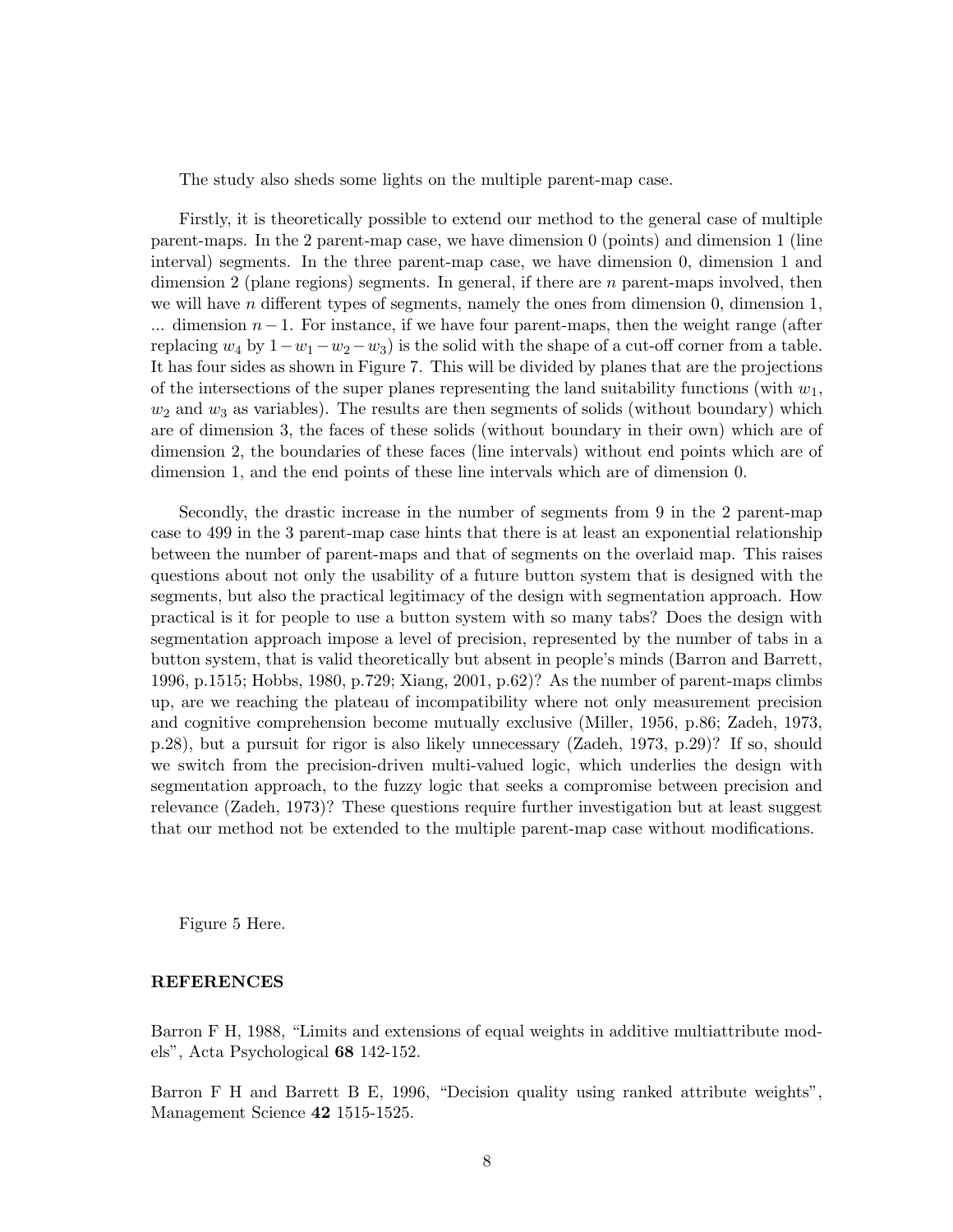Churchman C W and Ackoff R L, 1953, "An approximate measure of value", Operations Research 2 172-181.

Hobbs B F, 1980, "A comparison of weighting methods in power plant siting", Decision Sciences 11 725-737.

Holmes J C, 1972, "An ordinal method of evaluation", Urban Studies 9(2) 179-199.

Holmes J C, 1973, "An ordinal method of evaluation: A rejoinder", Urban Studies 10(2) 101-104.

Keeney R L and Raiffa H, 1976, "Decisions with multiple objectives: Preferences and value tradeoffs", John Wiley & Sons, New Sork.

Kirkwood C W and Corner J L, 1993, "The effectiveness of partial information about attribute weights for ranking alternatives in multiattribute decision making", Organizational behavior and human decision processes 54 456-476.

Klosterman R E, 1999, "The what if? collaborate planning support system", Environment and Planning B: Planning and Design 26 393-408.

Miller G A, 1956, "The magic number of seven plus or minus two: some limits on our capacity for processing information", Psychological Review 63(2) 81-97.

Secunda S, Collin M L and Melloul A J, 1998, "Groundwater vulnerability assessment using a composite model combining DRASTIC with extensive agricultural land use in Israel's Sharon region", Journal of Environmental Manegement 54 39-57.

Srivastava J, Connolly T and Beach L R, 1995, "Do ranks suffice? A comparison of alternative weighting approaches in value elicitation", Organizational behavior and human decision processes  $63(1)$  112-116.

Valent P J and Young D K, 1995, "Abyssal seafloor waste isolation: environmental report", NRL/MR/7401-95-7576, Naval Research Laboratory, Stennis Space Center, MS 39529-5004.

Whitley D L, Xiang W-N and Young J J, 1993, "Use a GIS 'melting pot' to assess land use suitability", GIS World  $6(7)$  48-51.

Xiang W-N, 2001, "Weighting-by-choosing: a weight elicitation method for map overlays", Landscape and Urban Planning, 56(1-2) 61-73.

Xiang W-N, 2000, "A theoretical framework for weight value set construction in land suitability assessment", Environment and Planning B: Planning and Design, 27(4) 599-614.

Xiang W-N and Salmon F W, 2001, "Button design for weighted map overlays", Environment and Planning B: Planning and Design, 28(5) 655-670.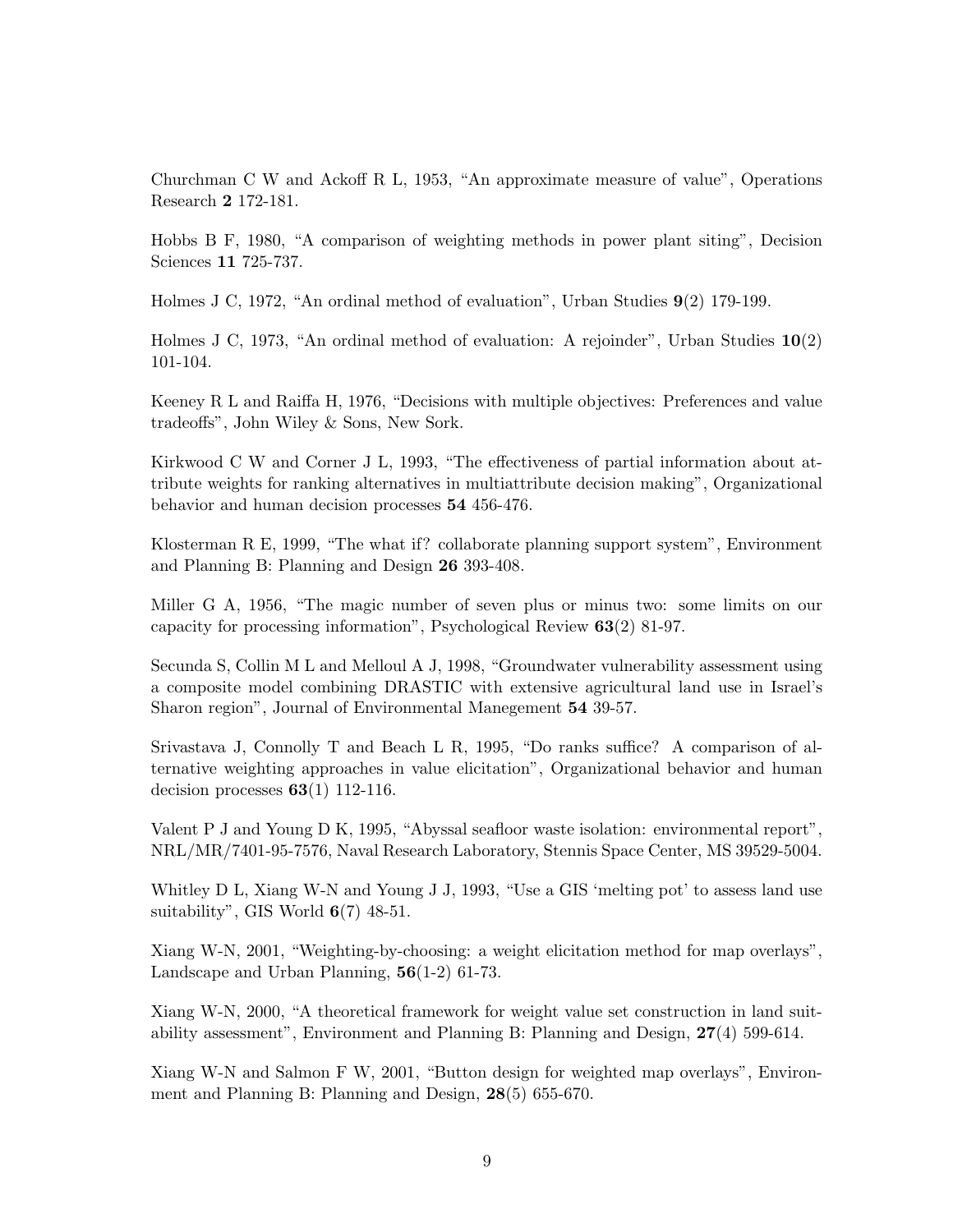Zadeh L A, 1973, "Outline of a new approach to the analysis of complex systems and decision processes", IEEE Transactions on Systems, Man, and Cybernetics SMC-3(1) 28-44.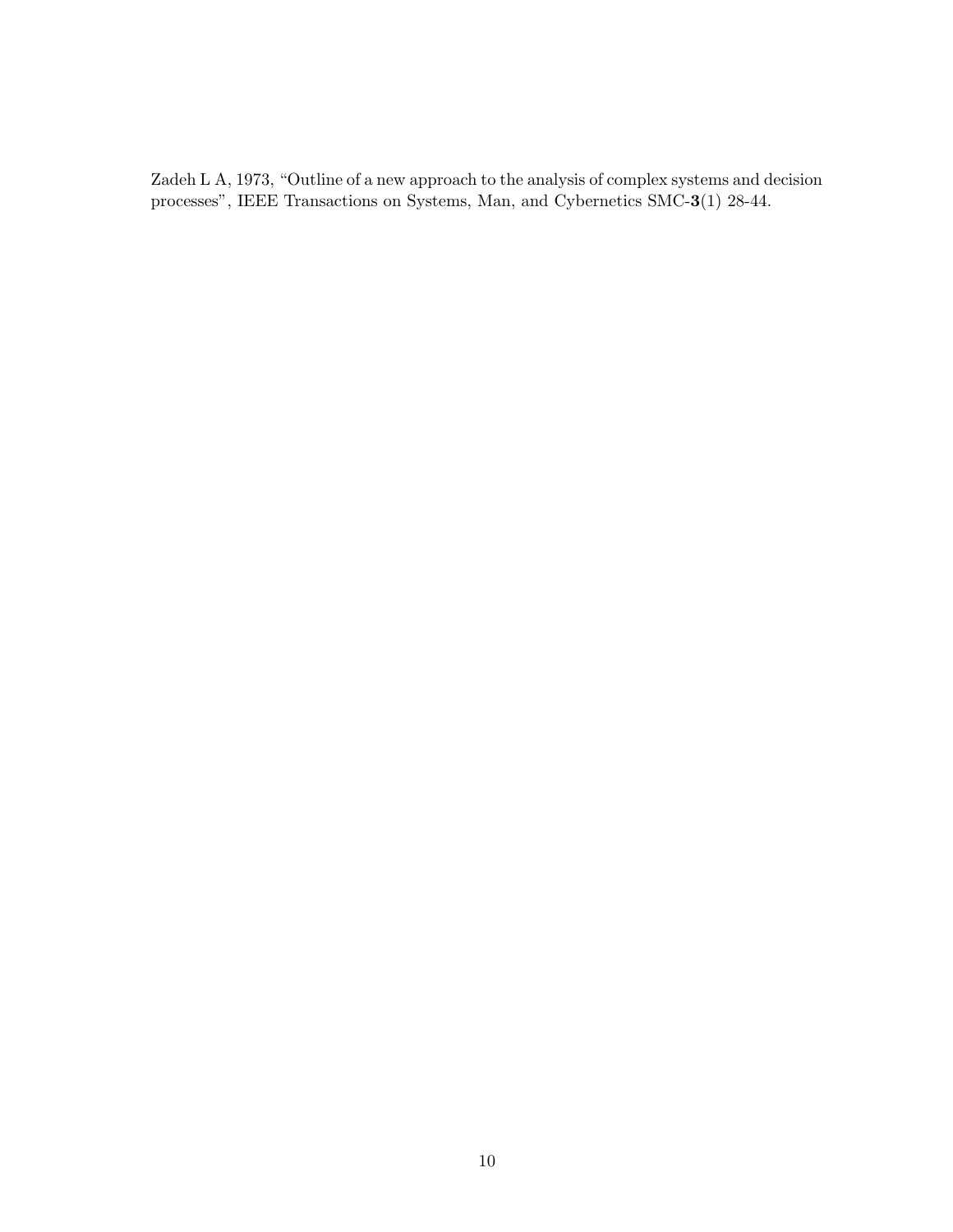| Category | $(c_{1i}, c_{2j})$                                             | $S_{ij} = (c_{1i} - c_{2j})w_1 + c_{2j}$                                                                                                 |
|----------|----------------------------------------------------------------|------------------------------------------------------------------------------------------------------------------------------------------|
|          | (1,1)<br>(0.5, 0.5)<br>(0, 0)                                  | $S_{11} = 1$<br>$S_{22}=0.5$<br>$S_{33}=0$                                                                                               |
| Н        | (1, 0.5)<br>(1,0)<br>(0.5, 1)<br>(0.5, 0)<br>(0,1)<br>(0, 0.5) | $S_{12} = 0.5(1 + w_1)$<br>$S_{13} = w_1$<br>$S_{21} = 1 - 0.5w_1$<br>$S_{23} = 0.5w_1$<br>$S_{31} = 1 - w_1$<br>$S_{32} = 0.5(1 - w_1)$ |

Table 1: The  $\mathcal{S}_{ij}$  family of land suitability functions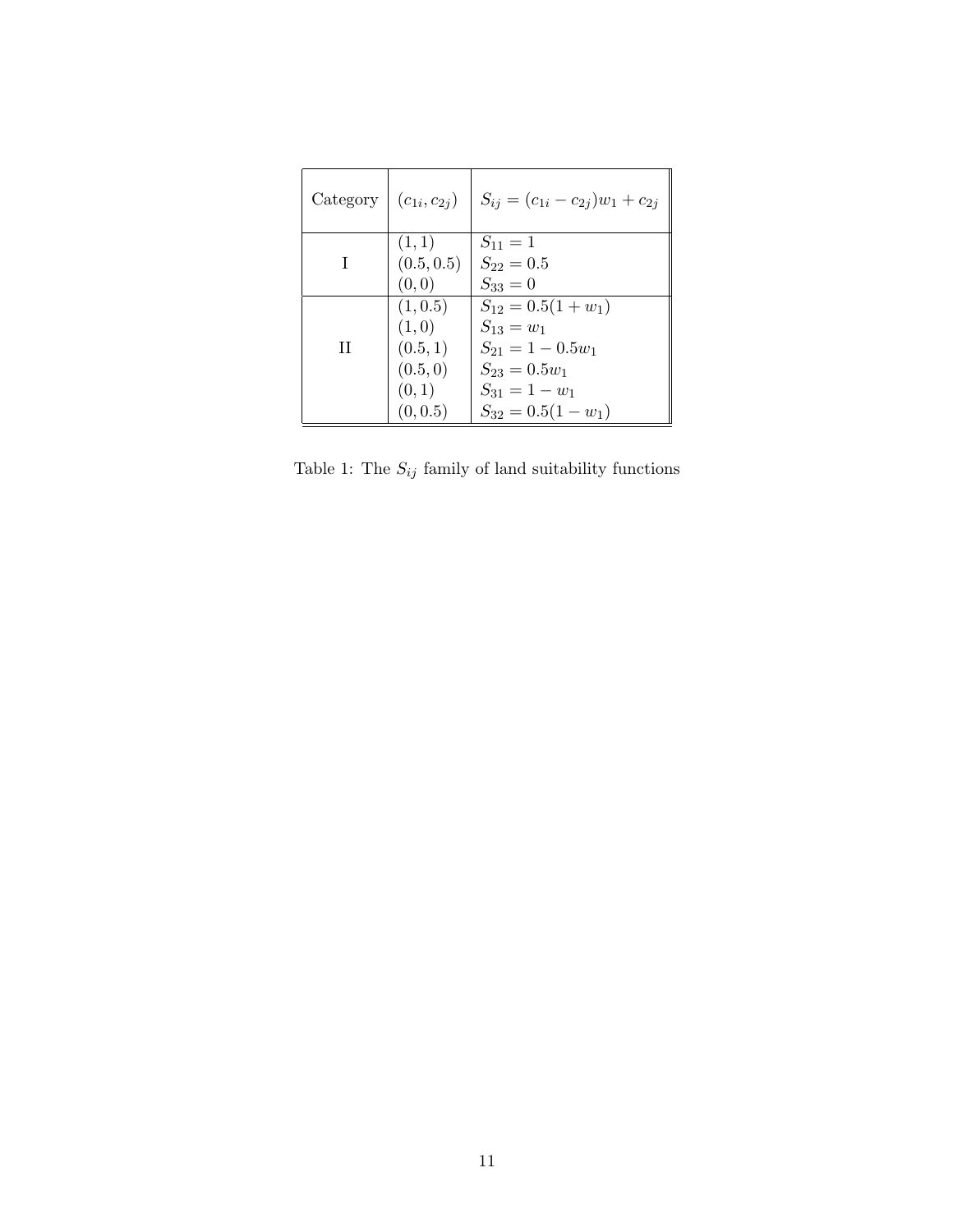| Segment $#$    | $w_1$ value range | Order of dominance (ordinal set of $S_{ij}$ values)                              |
|----------------|-------------------|----------------------------------------------------------------------------------|
|                | 0                 | $S_{11} = S_{21} = S_{31} > S_{12} = S_{22} = S_{32} > S_{13} = S_{23} = S_{33}$ |
| 2              | (0, 0.33)         | $S_{11} > S_{21} > S_{31} > S_{12} > S_{22} > S_{32} > S_{13} > S_{23} > S_{33}$ |
| 3              | 0.33              | $S_{11} > S_{21} > S_{31} = S_{12} > S_{22} > S_{32} = S_{13} > S_{23} > S_{33}$ |
| $\overline{4}$ | (0.33, 0.5)       | $S_{11} > S_{21} > S_{12} > S_{31} > S_{22} > S_{13} > S_{32} > S_{23} > S_{33}$ |
| 5              | 0.5               | $S_{11} > S_{12} = S_{21} > S_{13} = S_{22} = S_{31} > S_{23} = S_{32} > S_{33}$ |
| 6              | (0.5, 0.67)       | $S_{11} > S_{12} > S_{21} > S_{13} > S_{22} > S_{31} > S_{23} > S_{32} > S_{33}$ |
|                | 0.67              | $S_{11} > S_{12} > S_{13} = S_{21} > S_{22} > S_{23} = S_{31} > S_{32} > S_{33}$ |
| 8              | (0.67, 1)         | $S_{11} > S_{12} > S_{13} > S_{21} > S_{22} > S_{23} > S_{31} > S_{32} > S_{33}$ |
| 9              |                   | $S_{11} = S_{12} = S_{13} > S_{21} = S_{22} = S_{23} > S_{31} = S_{32} = S_{33}$ |

Table 2: Segmentation of the weight value range [0, 1] in the two parent-maps case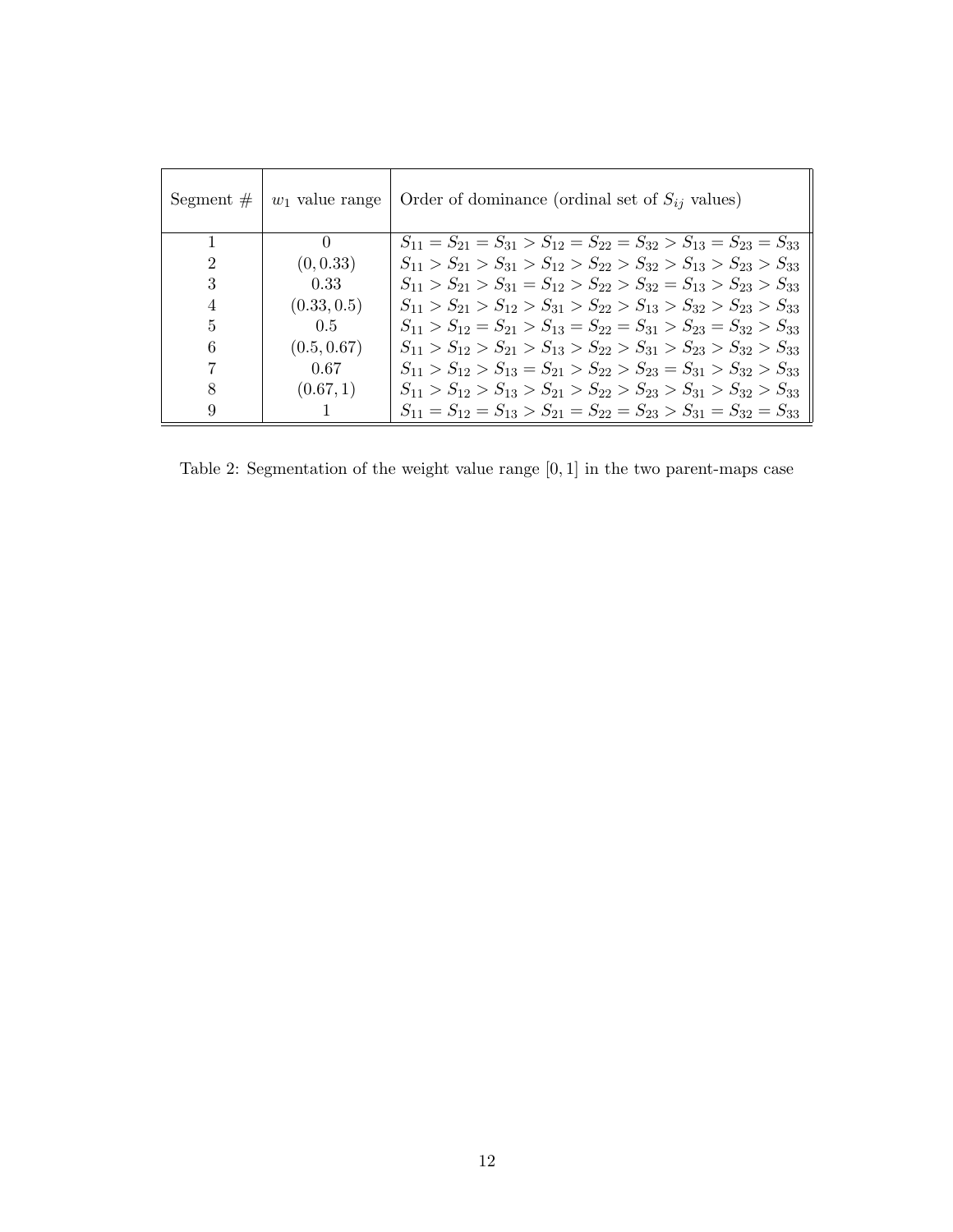| Category     | $(c_{1i}, c_{2j}, c_{3k})$   | $S_{ijk} = (c_{1i} - c_{3k})w_1 + (c_{2j} - c_{3k})w_2 + c_{3k}$ |
|--------------|------------------------------|------------------------------------------------------------------|
| I            | (1, 1, 1)<br>(0.5, 0.5, 0.5) | $S_{111} = 1$<br>$S_{222} = 0.5$                                 |
|              | (0,0,0)                      | $S_{333} = 0$                                                    |
|              | (1, 0.5, 0.5)                | $S_{122} = 0.5(w_1 + 1)$                                         |
|              | (1,0,0)                      | $S_{133} = w_1$                                                  |
|              | (0.5, 1, 1)                  | $S_{211} = 1 - 0.5w_1$                                           |
|              | (0.5, 0, 0)                  | $S_{233} = 0.5w_1$                                               |
|              | (0, 1, 1)                    | $S_{311} = 1 - w_1$                                              |
| $\mathbf{I}$ | (0, 0.5, 0.5)                | $S_{322} = 0.5(1 - w_1)$                                         |
|              | (1, 0.5, 1)                  | $S_{121} = 1 - 0.5w_2$                                           |
|              | (1, 0, 1)                    | $S_{131} = 1 - w_2$                                              |
|              | (0.5, 1, 0.5)                | $S_{212} = 0.5(1 + w_2)$                                         |
|              | (0.5, 0, 0.5)                | $S_{232} = 0.5(1 - w_2)$                                         |
|              | (0, 1, 0)                    | $S_{313} = w_2$                                                  |
|              | (0, 0.5, 0)                  | $S_{323} = 0.5 w_2$                                              |
|              | (1, 1, 0.5)                  | $S_{112} = 0.5(1 + w_1 + w_2)$                                   |
|              | (1, 1, 0)                    | $S_{113} = w_1 + w_2$                                            |
|              | (1, 0.5, 0)                  | $S_{123} = w_1 + 0.5w_2$                                         |
|              | (1, 0, 0.5)                  | $S_{132} = 0.5(1 + w_1 - w_2)$                                   |
|              | (0.5, 1, 0)                  | $S_{213} = 0.5w_1 + w_2$                                         |
| III          | (0.5, 0.5, 1)                | $S_{221} = 1 - 0.5(w_1 + w_2)$                                   |
|              | (0.5, 0.5, 0)                | $S_{223} = 0.5(w_1 + w_2)$                                       |
|              | (0.5, 0, 1)                  | $S_{231} = 1 - 0.5w_1 - w_2$                                     |
|              | (0, 1, 0.5)                  | $S_{312} = 0.5(w_2 - w_1 + 1)$                                   |
|              | (0, 0.5, 1)                  | $S_{321} = 1 - w_1 - 0.5w_2$                                     |
|              | (0, 0, 1)                    | $S_{331} = 1 - w_1 - w_2$                                        |
|              | (0, 0, 0.5)                  | $S_{332} = 0.5(1 - w_1 - w_2)$                                   |

Table 3: The  $\mathcal{S}_{ijk}$  family of land suitability functions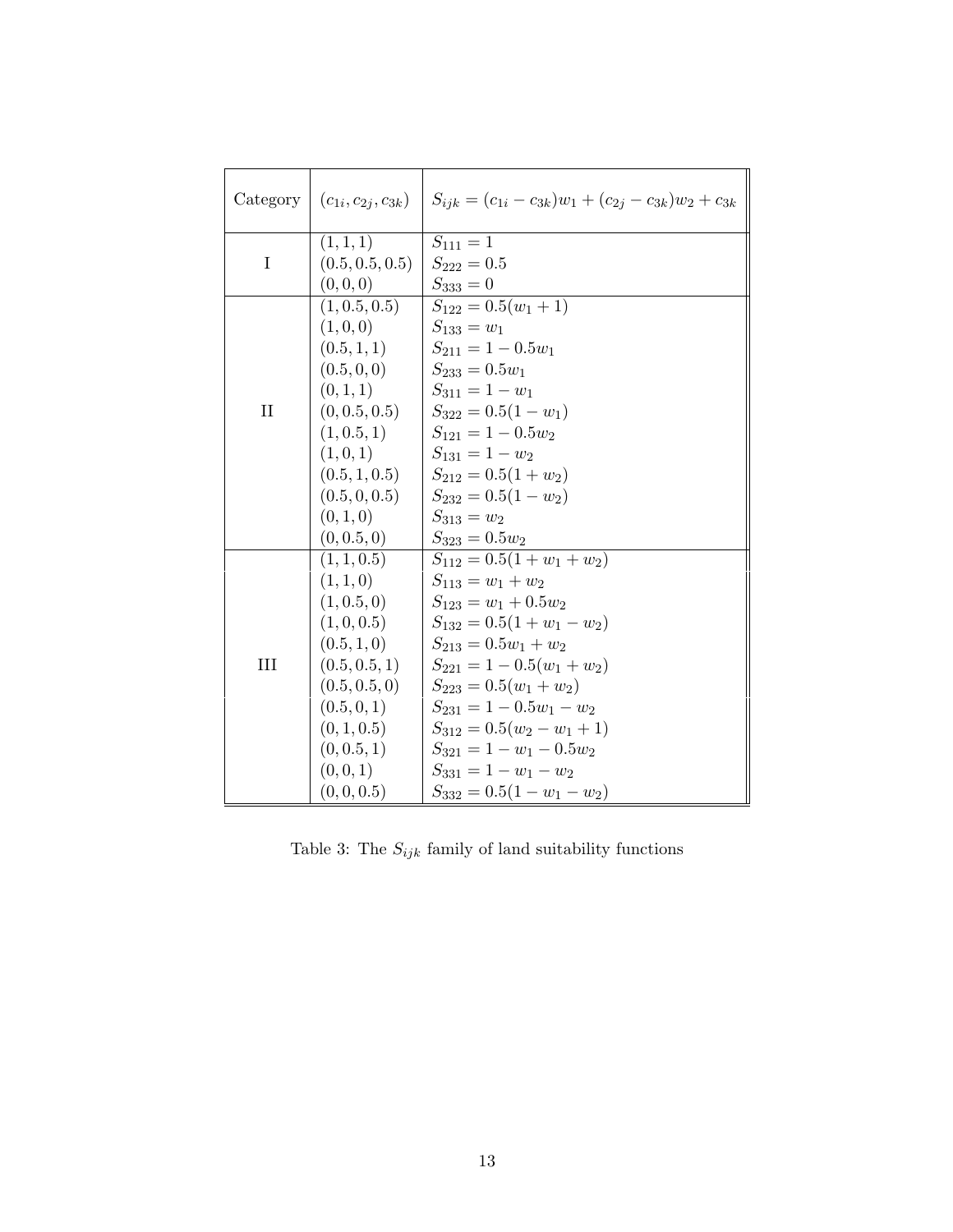| #              | Equation                                                    | #  | Equation                                                                                                                       |
|----------------|-------------------------------------------------------------|----|--------------------------------------------------------------------------------------------------------------------------------|
| 1              | $w_2 = \frac{1}{3} - w_1$                                   | 2  | $w_2 = \frac{1}{2} - \frac{3}{2}w_1$                                                                                           |
| 3              | $w_2 = 1 - 3w_1$                                            | 4  | $w_1 = \frac{1}{3}$                                                                                                            |
| $\overline{5}$ | $w_2 = -1 + 3w_1$                                           | 6  | $w_2 = \frac{1}{3} - \frac{2}{3}w_1$                                                                                           |
| 7              | $w_2 = \frac{1}{2} - w_1$                                   | 8  | $w_2 = 1 - 2w_1$                                                                                                               |
| 9              |                                                             | 10 | $w_2 = -1 + 2w_1$                                                                                                              |
| 11             | $w_1 = \frac{1}{2}$<br>$w_2 = \frac{1}{3} - \frac{1}{3}w_1$ | 12 |                                                                                                                                |
| 13             | $w_2 =$                                                     | 14 |                                                                                                                                |
| 15             | $w_2 = \frac{3}{3} + \frac{1}{3}w_1$                        | 16 | $\begin{array}{l} w_2 = \frac{1}{2} - \frac{1}{2} w_1 \\ w_2 = \frac{1}{2} \\ w_2 = \frac{1}{2} + \frac{1}{2} w_1 \end{array}$ |
| 17             | $w_2 = \frac{1}{2}w_1$                                      | 18 | $w_2 = w_1$                                                                                                                    |
| 19             | $w_2 = 2w_1$                                                | 20 | $w_2 = \frac{2}{3} - \frac{3}{4}w_1$<br>$w_2 = \frac{1}{2} - \frac{3}{4}w_1$                                                   |
| 21             | $w_2 = 2 - 4w_1$                                            | 22 |                                                                                                                                |
| 23             | $w_2 = \frac{2}{3} - w_1$                                   | 24 | $w_2 = 1 - \frac{3}{2}w_1$                                                                                                     |
| 25             | $w_2 = 2 - 3w_1$                                            | 26 | $\frac{2}{3}$<br>$w_1 =$                                                                                                       |
| 27             | $w_2 = \frac{2}{3} - \frac{2}{3}w_1$                        | 28 | $w_2 = \frac{1}{2} - \frac{1}{4}w_1$                                                                                           |
| 29             | $w_2 = \frac{2}{3} - \frac{1}{3}w_1$                        | 30 | $w_2 =$                                                                                                                        |

Table 4: The weight segmenting lines on  $\Delta$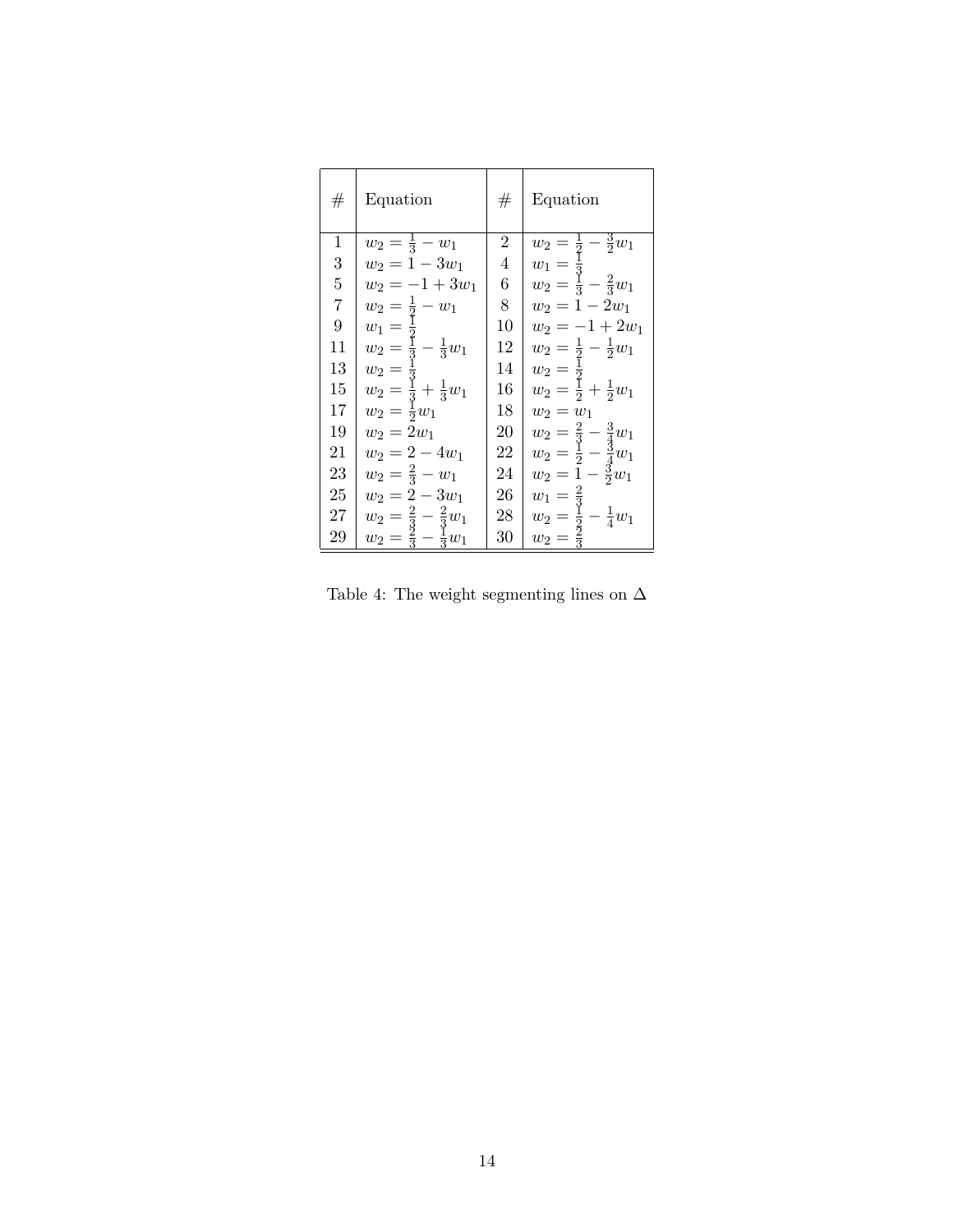|              | $(w_1, w_2) =$                   |                | $(w_1, w_2) =$                    |                | $(w_1, w_2) =$                    |                   | $(w_1, w_2) =$                      |                   | $(w_1, w_2) =$                   |
|--------------|----------------------------------|----------------|-----------------------------------|----------------|-----------------------------------|-------------------|-------------------------------------|-------------------|----------------------------------|
| (.35, .4)    |                                  | (.34, .38)     |                                   | (.55, .28)     |                                   | (.56, .28)        |                                     | (.5, .33)         |                                  |
| Col. 1       | Col. 2                           | Col.3          | Col. 4                            | Col. 5         | Col. 6                            | Col. 7            | Col. 8                              | Col. 9            | Col. 10                          |
| $\Omega$     | $S_{\rm 333}$                    | $\overline{0}$ | $\overline{S_{333}}$              | $\overline{0}$ | $S_{333}$                         | $\theta$          | $\overline{S_{333}}$                | $\overline{0}$    | $S_{333}$                        |
| 0.13         | $S_{332}$                        | 0.14           | $S_{332}$                         | 0.09           | $S_{332}$                         | 0.08              | $S_{332}$                           | 0.08              | $S_{332}$                        |
| 0.18         | $S_{233}$                        | 0.17           | $S_{233}$                         | 0.14           | $S_{\rm 323}$                     | 0.14              | $\mathcal{S}_{323}$                 | 0.17              | $\mathcal{S}_{323}$              |
| $0.2\,$      | $S_{32\underline{3}}$            | 0.19           | $S_{\rm 323}$                     | 0.17           | $\overline{S_{331}}$              | 0.16              | $S_{331}$                           | 0.17              | $\overline{S_{331}}$             |
| 0.25         | $\overline{S_{331}}$             | 0.28           | $\overline{S_{331}}$              | 0.23           | $\overline{S_{322}}$              | 0.22              | $\overline{S_{322}}$                | $\overline{0.25}$ | $\overline{S}_{322}$             |
| 0.3          | $S_{232}$                        | 0.31           | $\mathcal{S}_{232}$               | 0.275          | $S_{23\underline{3}}$             | 0.28              | $S_{313}$                           | 0.25              | $S_{23\underline{3}}$            |
| 0.33         | $S_{322}$                        | 0.33           | $S_{322}$                         | 0.28           | $S_{31\underline{3}}$             | 0.28              | $S_{2\underline{3}\underline{3}}$   | 0.33              | $S_{\rm 321}$                    |
| 0.35         | $S_{13\underline{3}}$            | 0.34           | $S_{133}$                         | 0.31           | $\overline{S_{321}}$              | 0.3               | $S_{32\underline{1}}$               | 0.33              | $S_{31\underline{3}}$            |
| 0.38         | $\overline{S_{223}}$             | 0.36           | $S_{223}$                         | $0.36\,$       | $S_{232}$                         | 0.36              | $S_{\rm 312}$                       | 0.33              | $S_{232}$                        |
| 0.4          | $S_{31\underline{3}}$            | 0.38           | $S_{3\underline{1}\underline{3}}$ | 0.365          | $S_{312}$                         | 0.36              | $S_{232}$                           | 0.42              | $S_{223}$                        |
| 0.43         | $S_{231}$                        | 0.45           | $S_{231}$                         | 0.42           | $S_{223}$                         | 0.42              | $S_{223}$                           | 0.42              | $S_{312}$                        |
| 0.45         | $S_{321}$                        | 0.47           | $S_{\rm 321}$                     | 0.445          | $S_{231}$                         | 0.44              | $S_{31\underline{1}}$               | 0.42              | $S_{231}$                        |
| 0.48         | $S_{132}$                        | 0.48           | $\overline{S}_{132}$              | 0.45           | $\overline{S}_{31\underline{1}}$  | 0.44              | $S_{23\underline{1}}$               | 0.5               | $\overline{S}_{311}$             |
| 0.5          | $\overline{S_{222}}$             | 0.5            | $\overline{S}_{222}$              | $0.5\,$        | $\overline{S}_{222}$              | $0.5\,$           | $S_{2\underline{2}\underline{2}}$   | 0.5               | $\overline{S_{222}}$             |
| 0.53         | $S_{312}$                        | 0.52           | $S_{312}$                         | $0.55\,$       | $\overline{S}_{13\underline{3}}$  | 0.56              | $S_{21\underline{3}}$               | $\overline{0.5}$  | $\overline{S}_{133}$             |
| 0.55         | $S_{123}$                        | 0.53           | $S_{123}$                         | 0.555          | $S_{213}$                         | 0.56              | $S_{13\underline{3}}$               | 0.58              | $\mathcal{S}_{221}$              |
| 0.58         | $S_{213}$                        | 0.55           | $S_{213}$                         | $0.59\,$       | $S_{22\underline{1}}$             | 0.58              | $S_{221}$                           | 0.58              | $S_{21\underline{3}}$            |
| $0.6\,$      | $\overline{S}_{13\underline{1}}$ | 0.62           | $\overline{S}_{131}$              | 0.635          | $\overline{S}_{132}$              | 0.64              | $S_{212}$                           | 0.58              | $\overline{S}_{132}$             |
| 0.63         | $S_{22\underline{1}}$            | 0.64           | $S_{22\underline{1}}$             | 0.64           | $S_{21\underline{2}}$             | 0.64              | $S_{1 \underline{3} \underline{2}}$ | 0.67              | $S_{123}$                        |
| 0.65         | $\overline{S}_{31\underline{1}}$ | 0.66           | $\bar{S}_{311}$                   | 0.69           | $\overline{S}_{123}$              | $\overline{0}$ .7 | $\overline{S_{123}}$                | 0.67              | $S_{212}$                        |
| 0.68         | $S_{122}$                        | 0.67           | $S_{122}$                         | $0.72\,$       | $\overline{S_{131}}$              | 0.72              | $S_{2\underline{1}\underline{1}}$   | 0.67              | $\overline{S}_{13\underline{1}}$ |
| 0.7          | $\overline{S_{212}}$             | 0.69           | $\overline{S}_{212}$              | 0.725          | $S_{211}$                         | 0.72              | $S_{131}$                           | 0.75              | $S_{211}$                        |
| 0.75         | $S_{11\underline{3}}$            | 0.72           | $S_{11\underline{3}}$             | 0.78           | $S_{122}$                         | 0.78              | $S_{122}$                           | 0.75              | $S_{122}$                        |
| 0.8          | $S_{121}$                        | 0.81           | $S_{12\underline{1}}$             | 0.83           | $S_{1\underline{1}\underline{3}}$ | 0.84              | $S_{11\underline{3}}$               | 0.83              | $S_{121}$                        |
| 0.83         | $S_{21\underline{1}}$            | 0.83           | $S_{21\underline{1}}$             | 0.86           | $S_{121}$                         | 0.86              | $S_{12\underline{1}}$               | 0.83              | $S_{11\underline{3}}$            |
| 0.88         | $S_{112}$                        | 0.86           | $S_{112}$                         | 0.92           | $\overline{S}_{112}$              | 0.92              | $S_{1\underline{1}\underline{2}}$   | 0.92              | $S_{112}$                        |
| $\mathbf{1}$ | $S_{11\underline{1}}$            | $\mathbf{1}$   | $S_{11\underline{1}}$             | $\mathbf{1}$   | $S_{11\underline{1}}$             | $\mathbf{1}$      | $S_{1\underline{1}\underline{1}}$   | $\mathbf{1}$      | $S_{111}$                        |

Table 5: The orders of dominance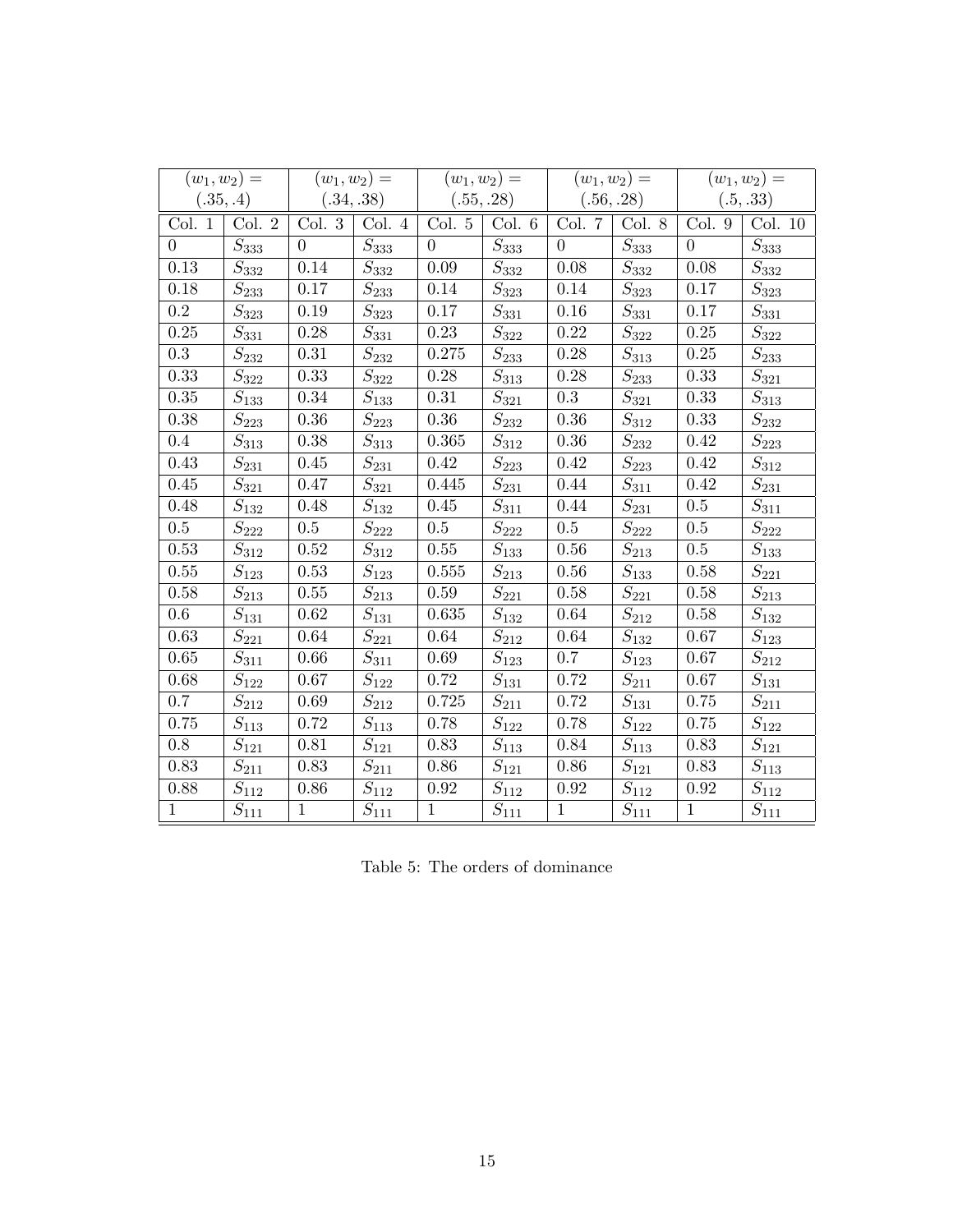

Figure 1: The relation between  ${\cal S}_{ij}$  function values and the segments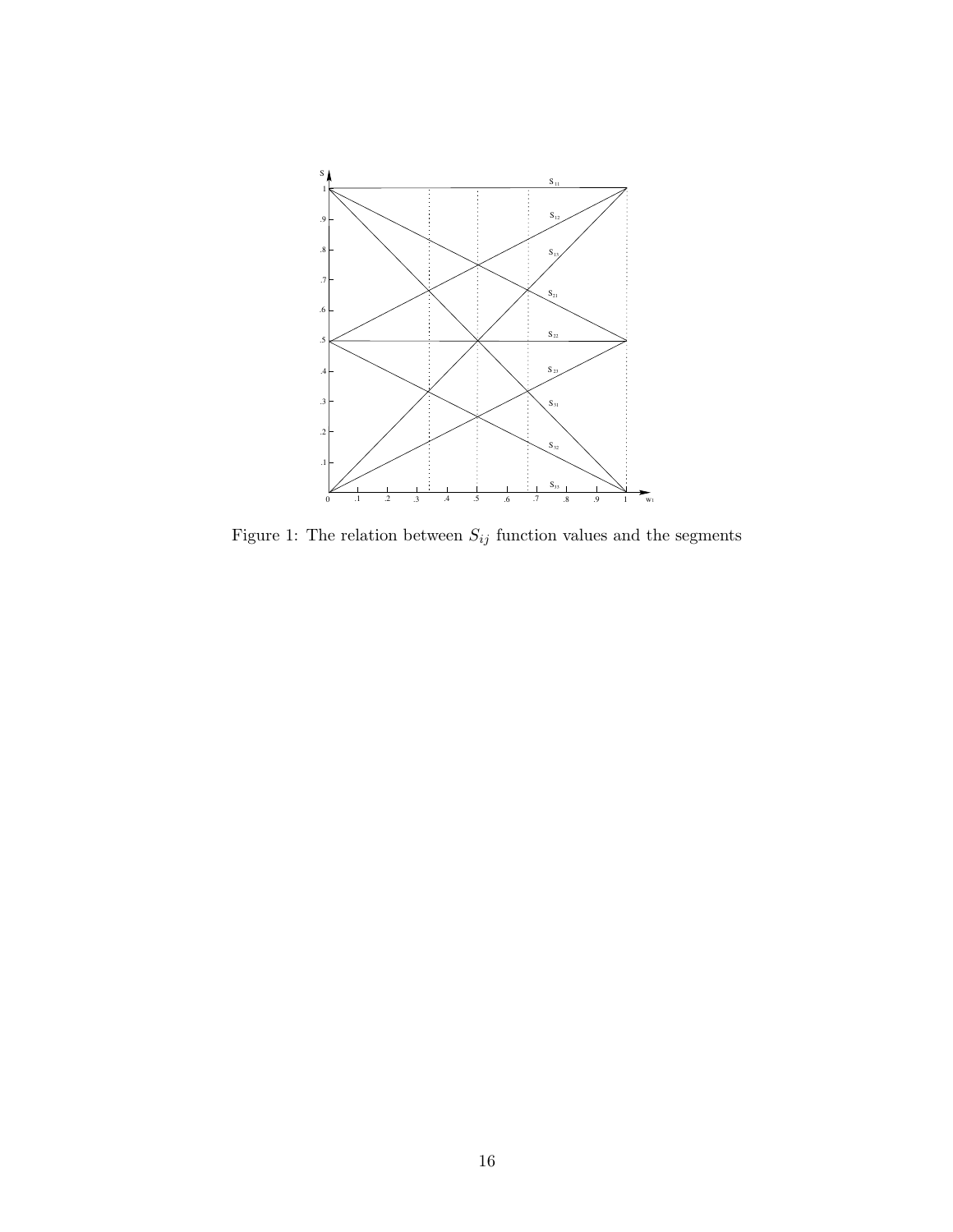

Figure 2: Illustrations of the  ${\cal S}_{ijk}$  functions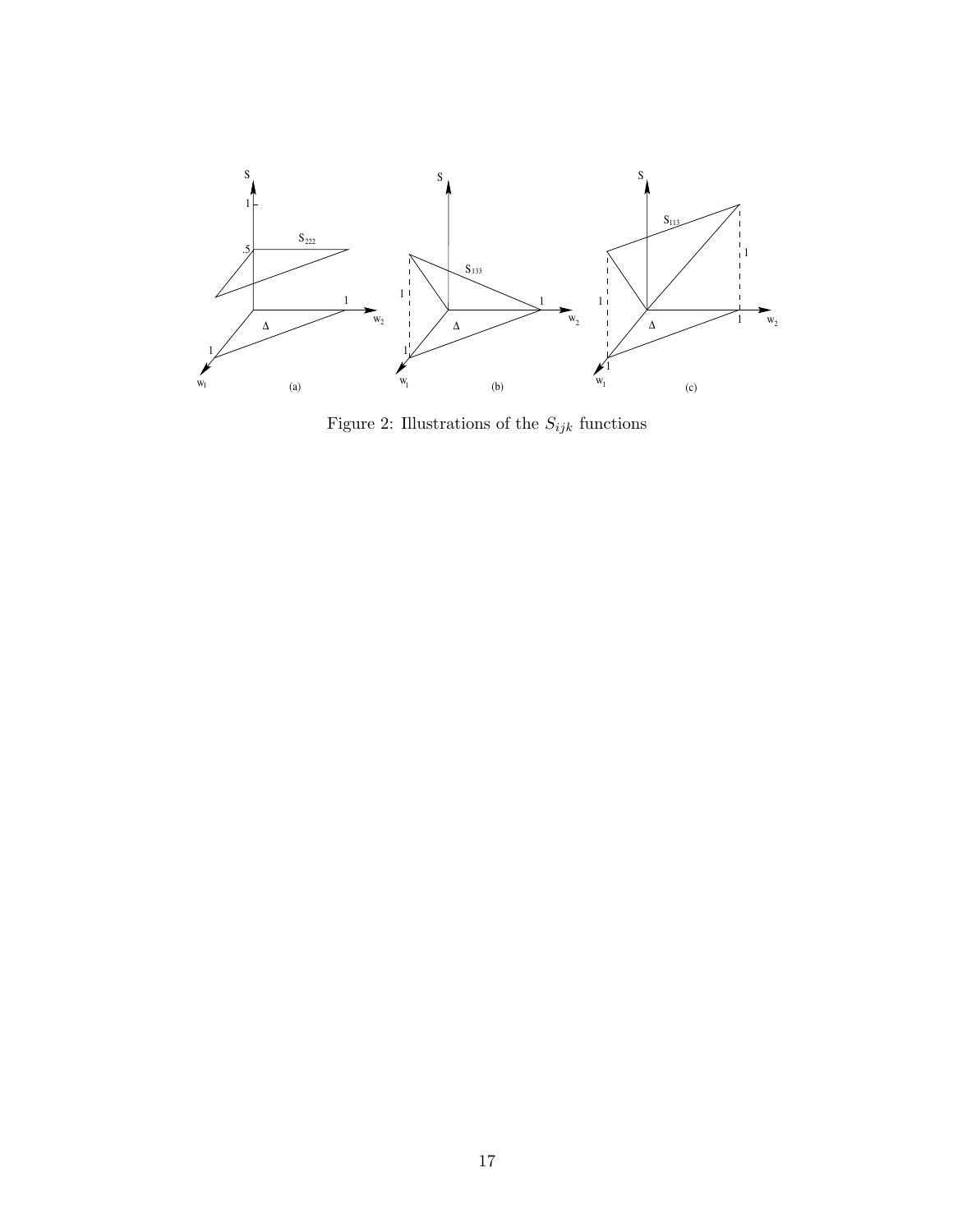

Figure 3: The intersection of  $S_{222}$ ,  $S_{113}$  and the weight-segmenting effect of its corresponding weight value pairs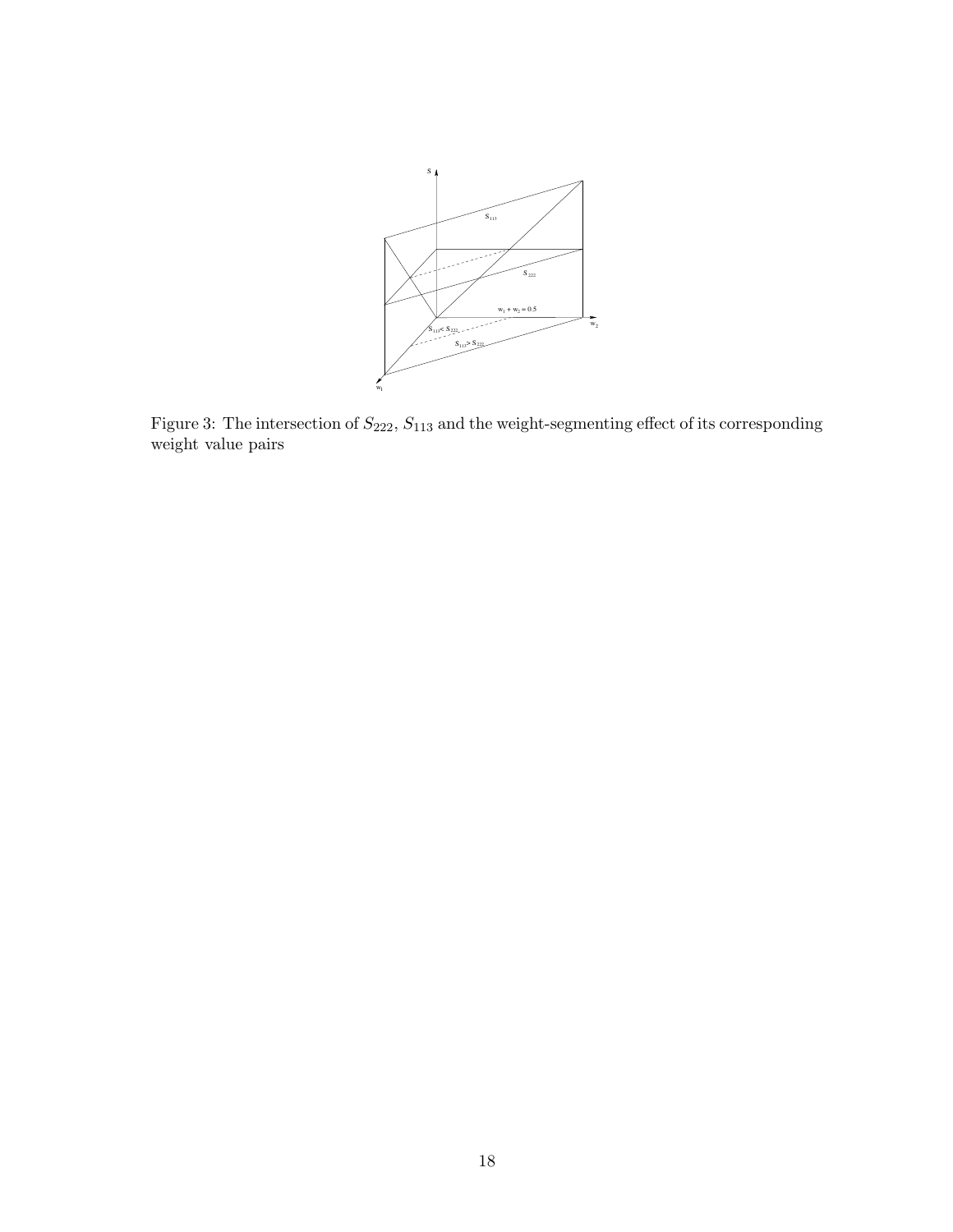

Figure 4: The segmentation of  $\Delta$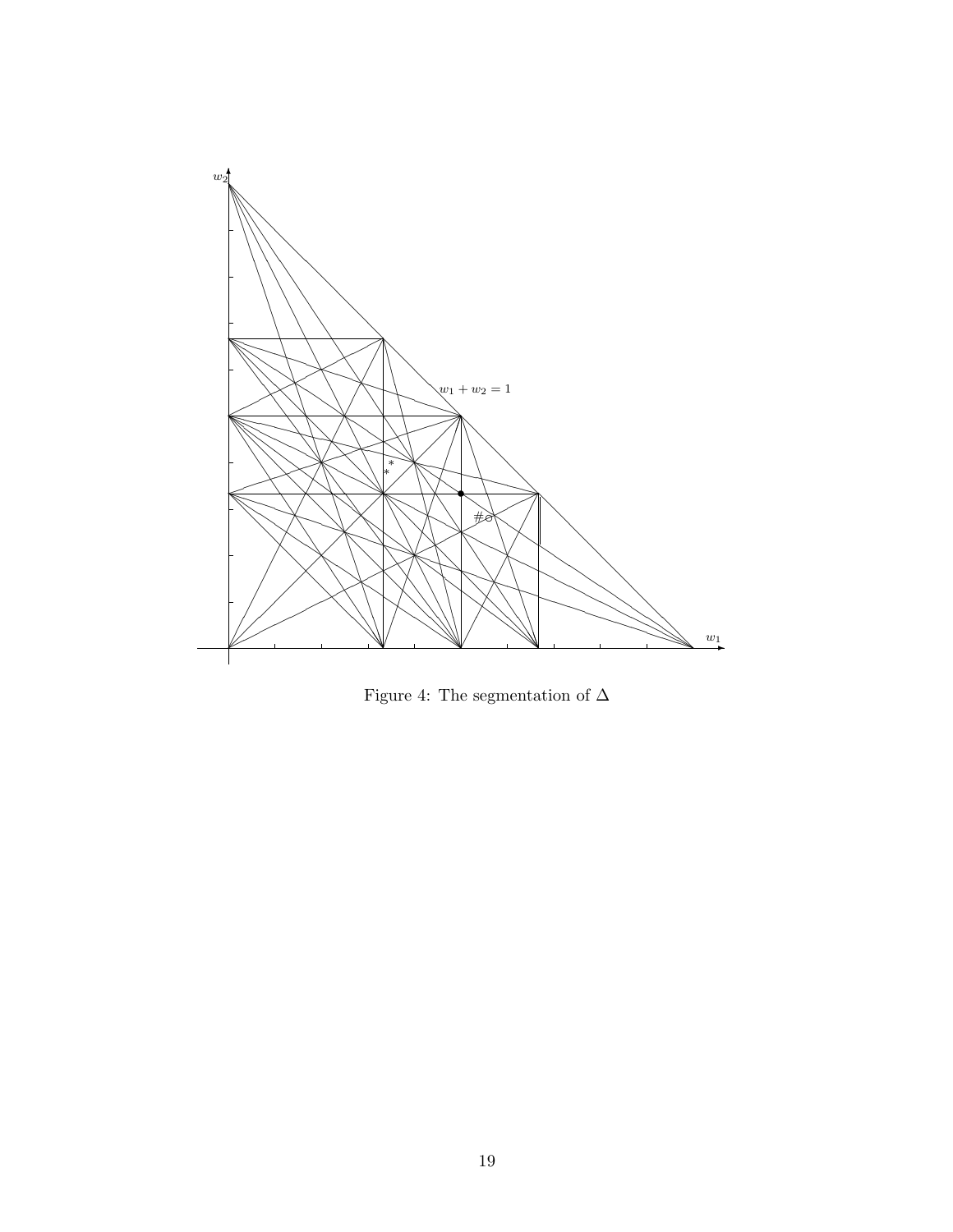

Figure 5: Evenly spaced points with interval length  $\frac{1}{10}$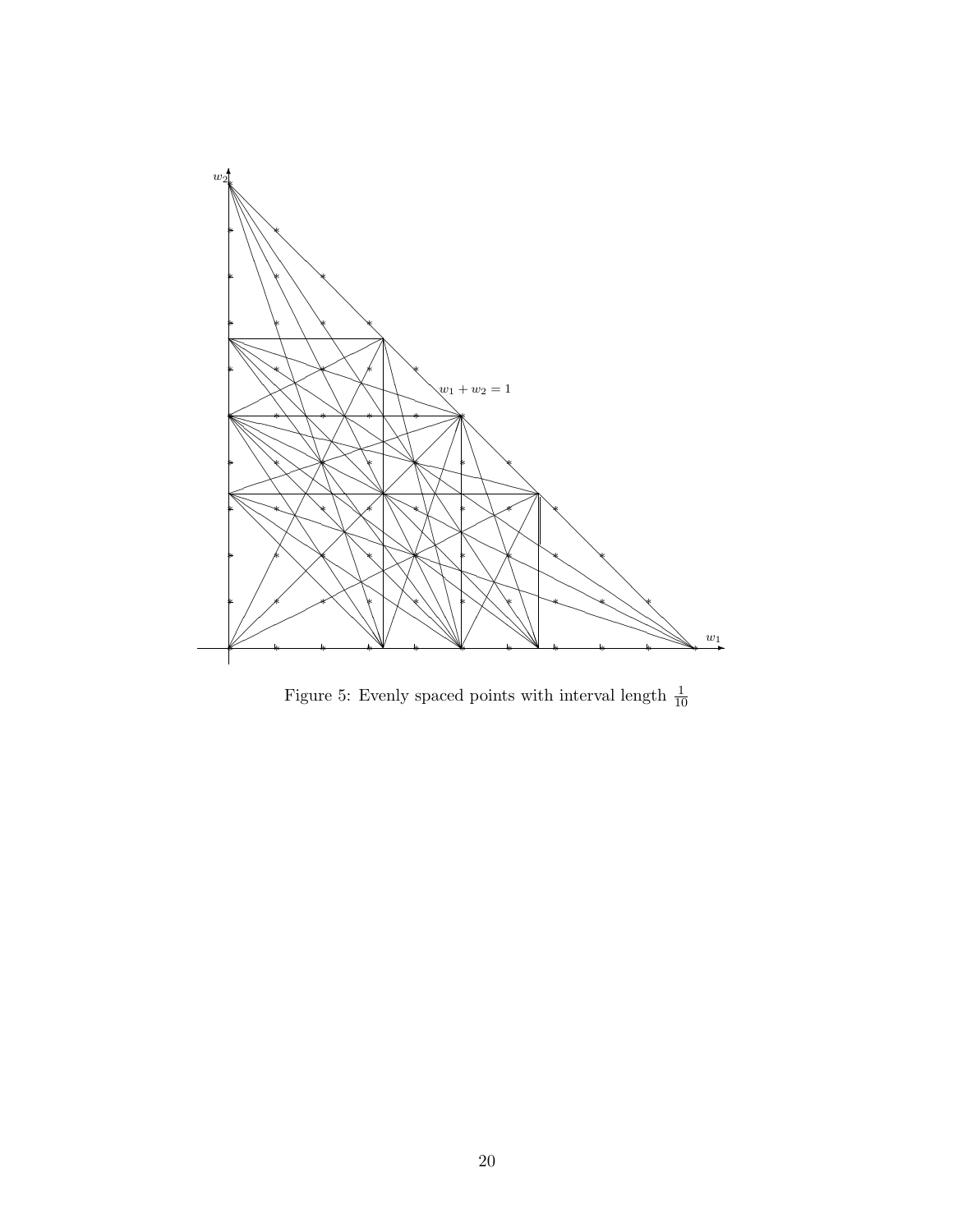

Figure 6: Evenly spaced points with interval length  $\frac{3}{100}$